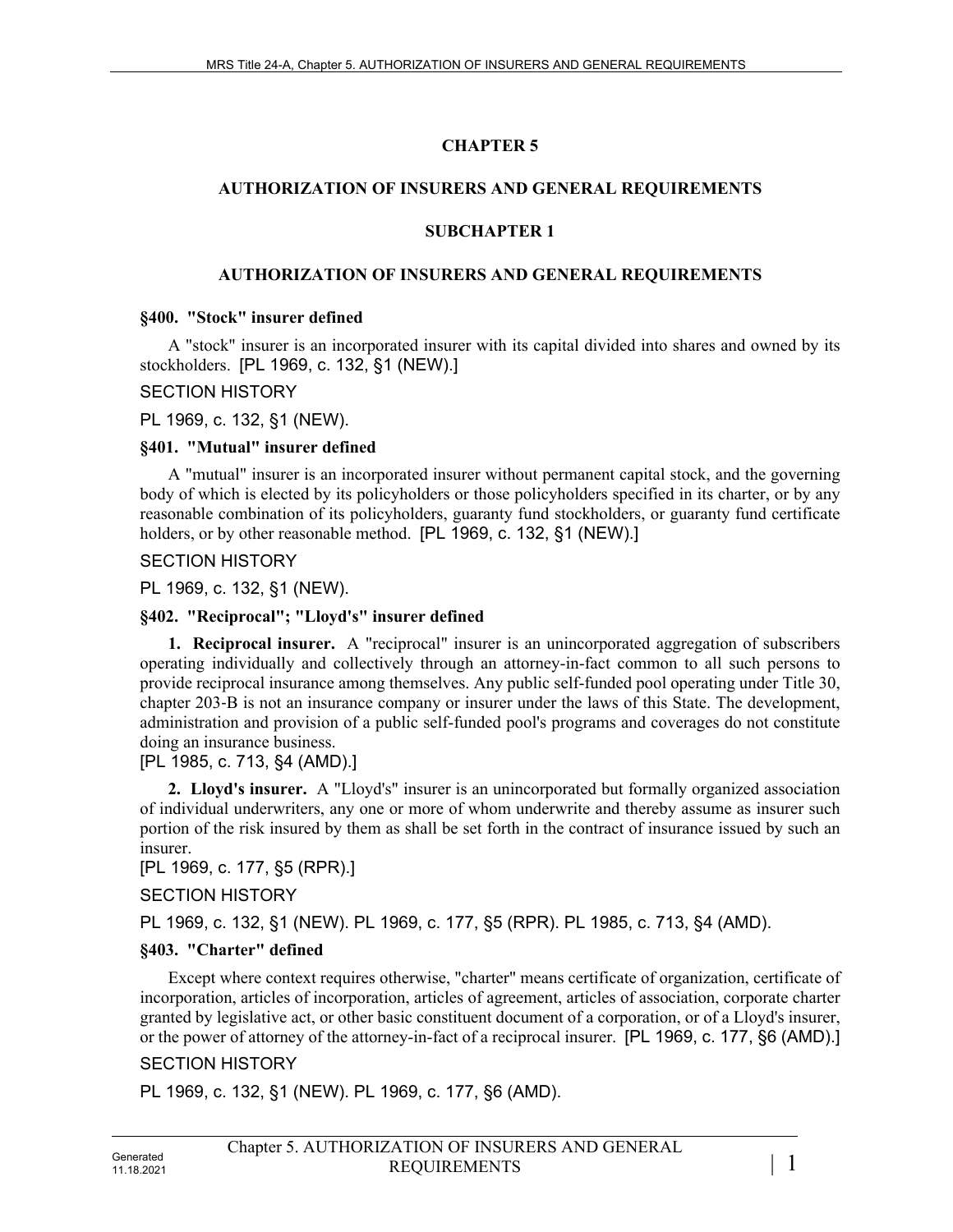#### **§404. Certificate of authority required; enforcement; penalty**

**1.** No person shall act as an insurer and no insurer shall transact insurance in this State by mail or otherwise, unless as authorized by a certificate of authority issued by the superintendent pursuant to this Title and then in full force and effect, except as to such transactions as are expressly otherwise provided in this Title.

### [PL 1973, c. 585, §12 (AMD).]

**2.** No insurer formed under the laws of this State, and no foreign insurer from offices or by personnel or facilities located in this State, shall solicit insurance applications or otherwise transact insurance in another state or country unless it holds a subsisting certificate of authority granted to it by the superintendent authorizing it to transact the same kind or kinds of insurance in this State. [PL 1973, c. 585, §12 (AMD).]

**3.** The superintendent shall enforce this section through any and all available and lawful means, including, but not limited to, the enjoining of any violation or threatened violation. [PL 1973, c. 585, §12 (AMD).]

**4.** Any insurer and any officer, director, agent, representative or employee of any insurer, who willfully authorizes, negotiates, makes or issues any insurance contract in violation of this section, is upon conviction thereof subject to a fine not to exceed \$5,000 or imprisonment for not over 2 years, or to both.

#### [RR 2013, c. 2, §36 (COR).]

#### SECTION HISTORY

PL 1969, c. 132, §1 (NEW). PL 1973, c. 585, §12 (AMD). RR 2013, c. 2, §36 (COR).

#### **§405. Exceptions to certificate of authority requirement**

A certificate of authority shall not be required of an insurer with respect to any of the following: [PL 1969, c. 132, §1 (NEW).]

**1.** Investigation, settlement or litigation of claims under its policies lawfully written in this State, or liquidation of assets and liabilities of the insurer, other than collection of new premiums, all as resulting from its former authorized operations in this State;

[PL 1969, c. 132, §1 (NEW).]

**2.** Except as provided in section 404, subsection 2, transactions thereunder subsequent to issuance of a policy covering only subjects of insurance not resident, located or expressly to be performed in this State at time of issuance, and lawfully solicited, written and delivered outside this State; [PL 1969, c. 132, §1 (NEW).]

**3.** Transactions pursuant to surplus lines coverages lawfully written under chapter 19; [PL 1969, c. 132, §1 (NEW).]

**4.** Reinsurance, except as to domestic reinsurers; [PL 1969, c. 132, §1 (NEW).]

**5.** Transactions relative to its investments in this State; [PL 1969, c. 132, §1 (NEW).]

**6.** Any suit or action by the duly constituted receiver, rehabilitator or liquidator of the insurer, or of the insurer's assignee or successor, under laws similar to those contained in chapter 57; or [PL 2011, c. 90, Pt. C, §1 (AMD).]

**7.** Transactions pursuant to individual health insurance covering residents of this State written by a regional insurer or health maintenance organization, as defined in section 405‑A, duly authorized or qualified to transact individual health insurance in the state or country of its domicile if the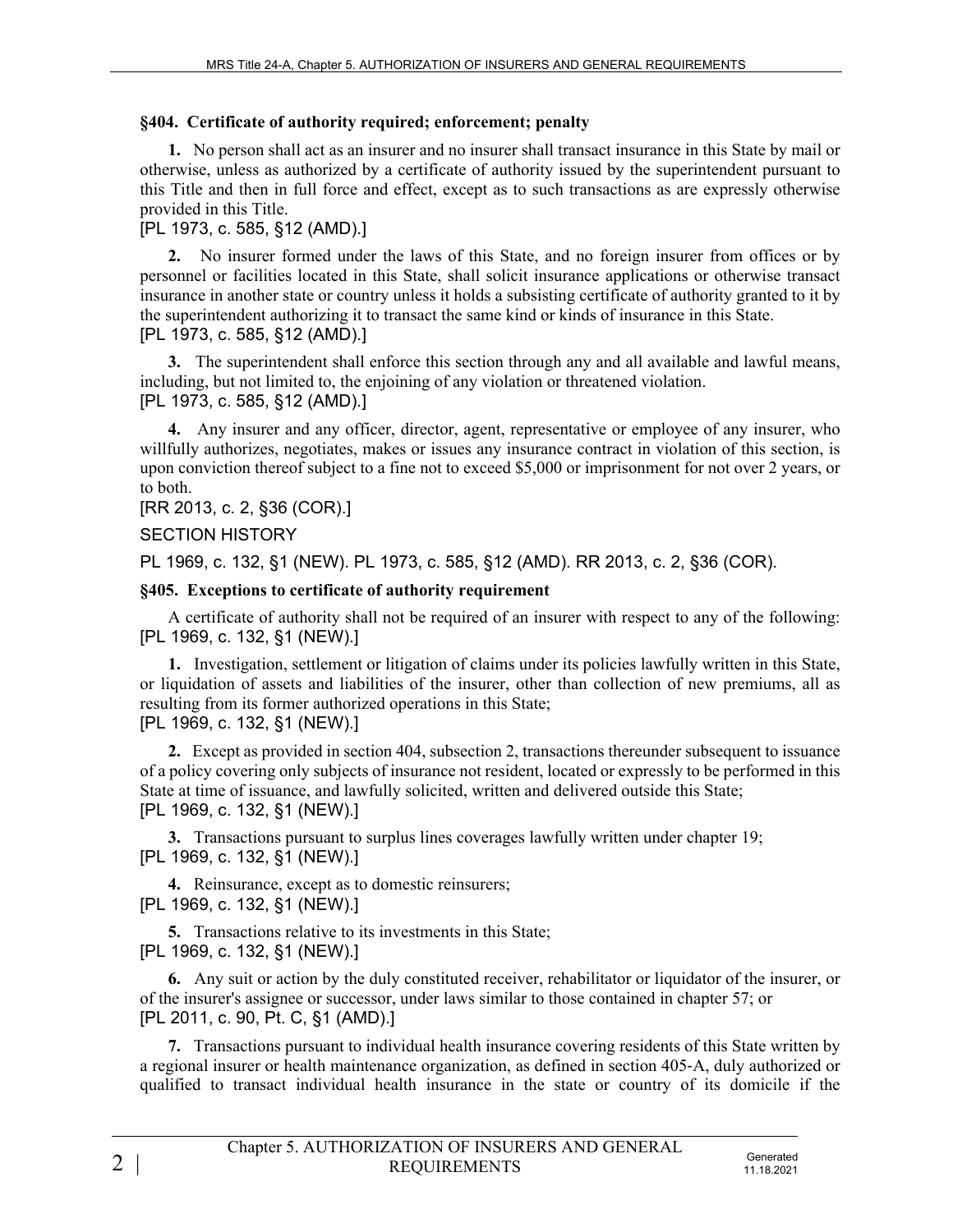superintendent certifies that the regional insurer or health maintenance organization meets the requirements of section 405‑A.

[PL 2011, c. 90, Pt. C, §2 (NEW).]

### SECTION HISTORY

PL 1969, c. 132, §1 (NEW). PL 2011, c. 90, Pt. C, §§1, 2 (AMD).

#### **§405-A. Certification of regional insurers or health maintenance organizations to transact individual health insurance**

**1. Regional insurer or health maintenance organization defined.** As used in this section, "regional insurer or health maintenance organization" means an insurer or health maintenance organization that holds a valid certificate of authority to transact individual health insurance in Connecticut, Massachusetts, New Hampshire, Rhode Island or Vermont. [PL 2013, c. 388, Pt. B, §1 (AMD).]

**2. Certification of regional insurers or health maintenance organizations.** A regional insurer or health maintenance organization may not transact individual health insurance in this State by mail, the Internet or otherwise unless the superintendent has issued a certification that the regional insurer or health maintenance organization has met the requirements of this subsection. The superintendent shall issue a certification or deny certification within 30 days of a request.

A. A policy, contract or certificate of individual health insurance offered for sale in this State by a regional insurer or health maintenance organization must comply with the applicable individual health insurance laws in the state of domicile of that regional insurer and must be actively marketed in that state. [PL 2011, c. 90, Pt. C, §3 (NEW).]

B. A regional insurer or health maintenance organization shall meet the requirements of section 4302 for reporting plan information with respect to individual health plans offered for sale in this State and disclose to prospective enrollees how the health plans differ from individual health plans offered by domestic insurers in a format approved by the superintendent. Health plan policies and applications for coverage must contain the following disclosure statement or a substantially similar statement on the face page of the policy or application in a type size of at least 14 points and font that is easily readable by a person with average eyesight: "This policy is issued by a regional insurer or health maintenance organization and is governed by the laws and rules of (regional insurer's or health maintenance organization's state of domicile). This policy may not be subject to all the insurance laws and rules of the State of Maine, including coverage of certain health care services or benefits mandated by Maine law. Before purchasing this policy, you should carefully review the terms and conditions of coverage under this policy, including any exclusions or limitations of coverage." [PL 2013, c. 388, Pt. B, §2 (AMD).]

C. A regional insurer or health maintenance organization shall meet the requirements of section 4303, subsection 4 for grievance procedures with respect to health plans offered for sale in this State. [PL 2011, c. 90, Pt. C, §3 (NEW).]

D. A regional insurer or health maintenance organization shall meet the requirements of chapter 56‑A for provider network adequacy with respect to health plans offered for sale in this State. [PL 2011, c. 90, Pt. C, §3 (NEW).]

E. A regional insurer or health maintenance organization shall meet the requirements of chapter 33 with respect to rates for individual health plans offered for sale in this State. [PL 2011, c. 90, Pt. C, §3 (NEW).]

F. A regional insurer or health maintenance organization shall designate an agent for receiving service of legal documents or process in the manner provided in this Title. [PL 2011, c. 90, Pt. C, §3 (NEW).]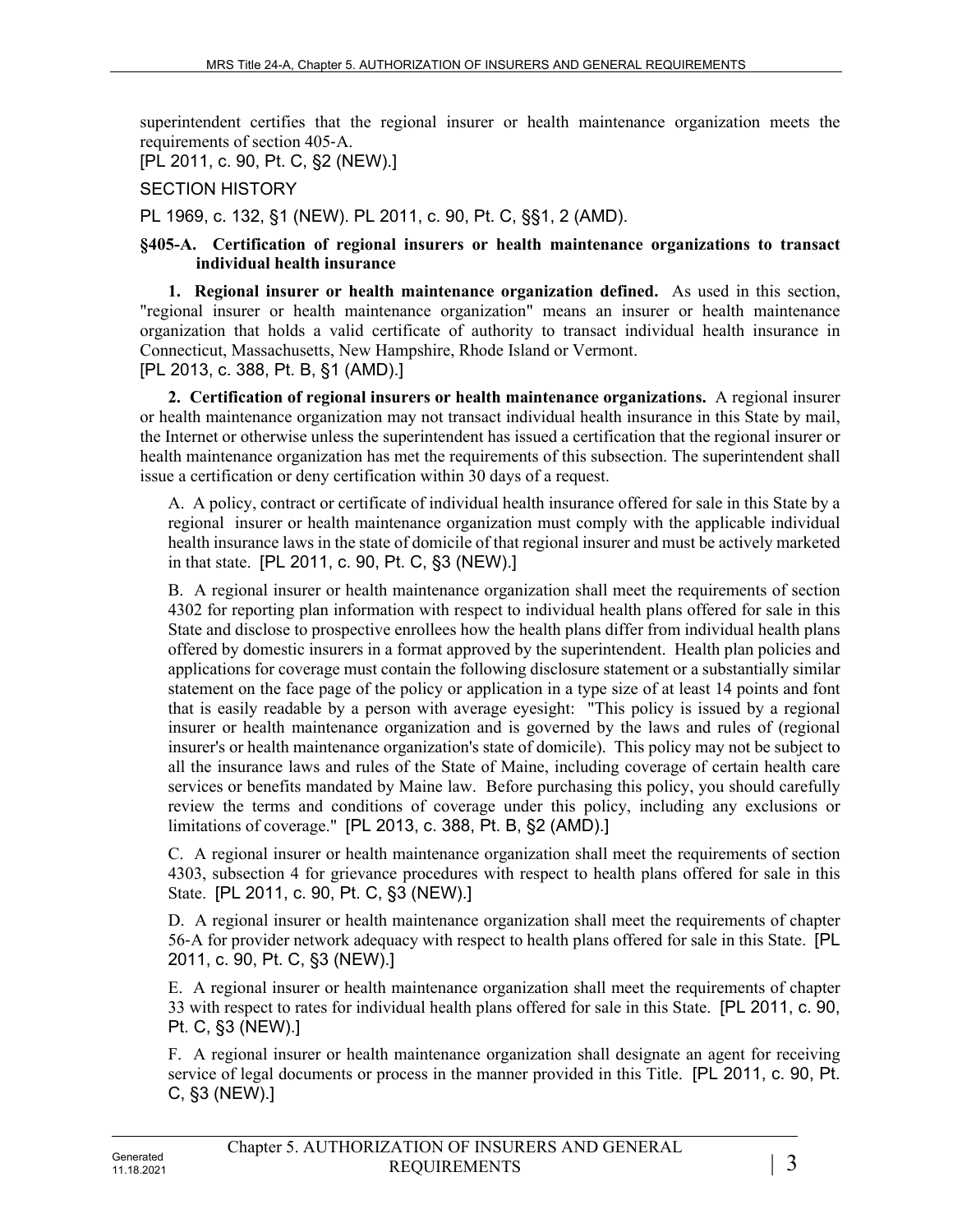G. A regional insurer or health maintenance organization shall meet the requirements of this Title with respect to allowing the superintendent access to records of the regional insurer or health maintenance organization. [PL 2011, c. 90, Pt. C, §3 (NEW).]

[PL 2013, c. 388, Pt. B, §2 (AMD).]

**3. Unfair trade practices.** The provisions of chapter 23 apply to a regional insurer or health maintenance organization permitted to transact individual health insurance under this section or section 405.

## [PL 2011, c. 90, Pt. C, §3 (NEW).]

**4. Taxes; assessments.** A regional insurer or health maintenance organization transacting individual health insurance in this State under this section is subject to applicable taxes or assessments imposed on insurers transacting individual health insurance in this State pursuant to this Title and Title 36.

[PL 2011, c. 90, Pt. C, §3 (NEW).]

**5. Compliance with court orders.** A regional insurer or health maintenance organization transacting individual health insurance in this State under this section shall comply with lawful orders from courts of competent jurisdiction issued in a voluntary dissolution proceeding or in response to a petition for an injunction by the superintendent asserting that the regional insurer or health maintenance organization is in a hazardous financial condition.

[PL 2011, c. 90, Pt. C, §3 (NEW).]

**6. Exemption from other requirements.** Except as expressly provided in this section, the requirements of this Title do not apply to a regional insurer or health maintenance organization permitted to transact individual health insurance under this section.

[PL 2011, c. 90, Pt. C, §3 (NEW).]

**7. Agreement with insurance regulators in other state.** The superintendent shall enter into a memorandum of understanding or other agreement with the insurance department of the state of domicile of a regional insurer or health maintenance organization permitted to transact individual health insurance in this State under this section with respect to enforcement of the provisions of this section. [PL 2011, c. 90, Pt. C, §3 (NEW).]

**8. Sale of policies.** An individual health insurance policy, contract or certificate may not be offered for sale in this State pursuant to this section before January 1, 2014. [PL 2011, c. 90, Pt. C, §3 (NEW).]

### SECTION HISTORY

PL 2011, c. 90, Pt. C, §3 (NEW). PL 2013, c. 388, Pt. B, §§1, 2 (AMD).

#### **§405-B. Domestic insurers or licensed health maintenance organization; individual health insurance approved in other states**

Notwithstanding any other provision of this Title, a domestic insurer or licensed health maintenance organization authorized to transact individual health insurance in this State may offer for sale in this State an individual health plan duly authorized for sale in Connecticut, Massachusetts, New Hampshire, Rhode Island or Vermont by a parent or corporate affiliate of the domestic insurer or licensed health maintenance organization if the following requirements are met. [PL 2013, c. 388, Pt. B, §3 (AMD).]

**1. Certificate of authority from state of domicile.** The parent or corporate affiliate of the domestic insurer or licensed health maintenance organization must hold a valid certificate of authority to transact individual health insurance in the state of domicile of the parent or corporate affiliate. [PL 2011, c. 90, Pt. C, §4 (NEW).]

**2. Compliance with laws of state of domicile.** A policy, contract or certificate of individual health insurance offered for sale in this State by the domestic insurer or licensed health maintenance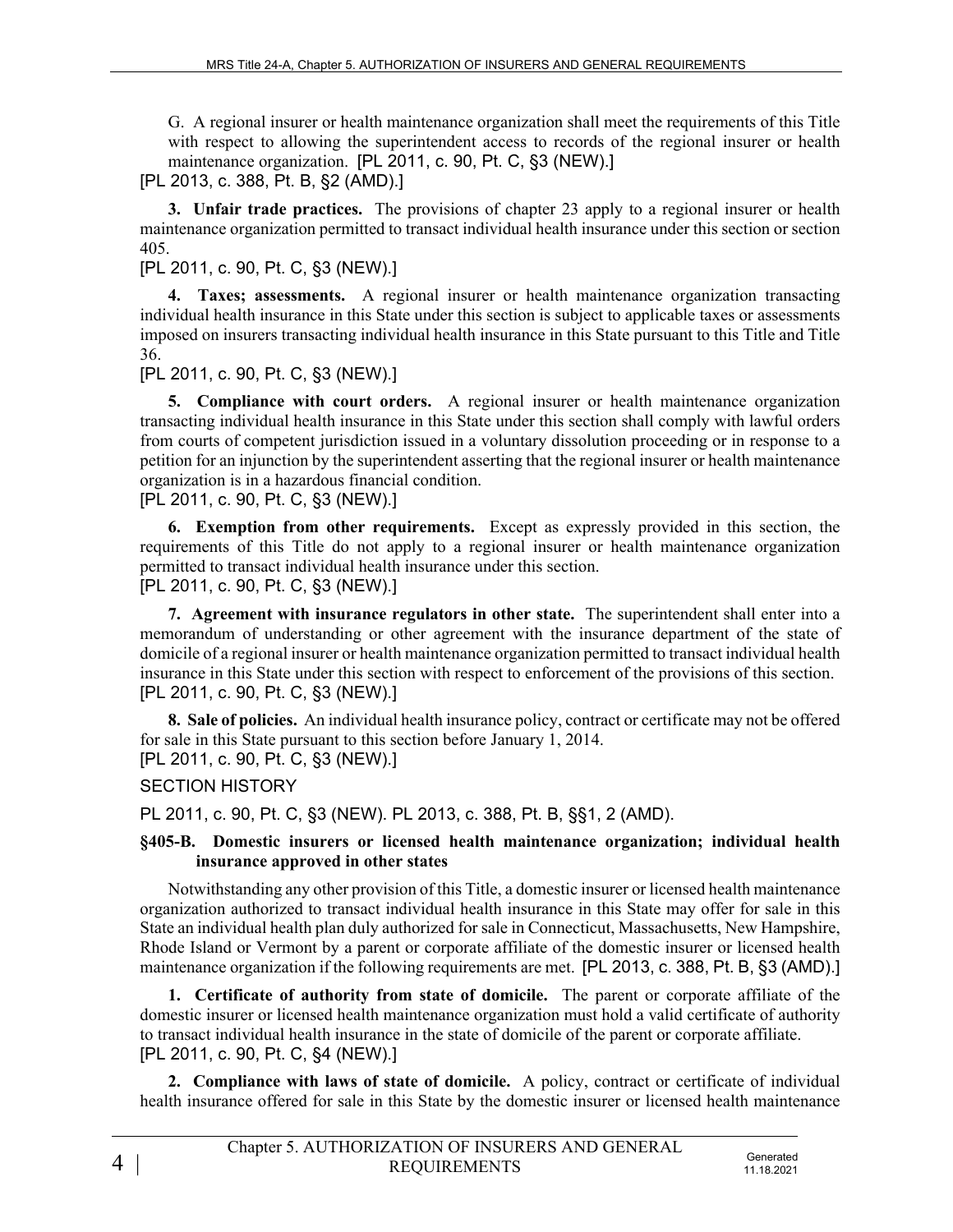organization must comply with the applicable individual health insurance laws in the state of domicile of the parent or corporate affiliate and must be actively marketed in that state. [PL 2011, c. 90, Pt. C, §4 (NEW).]

**3. Disclosure and reporting.** The domestic insurer or licensed health maintenance organization shall meet the requirements of section 4302 for reporting plan information with respect to individual health plans offered for sale in this State and disclose to prospective enrollees how the individual health plans of the parent or corporate affiliate differ from individual health plans offered by other domestic insurers or licensed health maintenance organizations in a format approved by the superintendent. Health plan policies and applications for coverage must contain the following disclosure statement or a substantially similar statement on the face page of the policy or application in a type size of at least 14 points and font that is easily readable by a person with average eyesight: "This policy is issued by a domestic insurer or licensed health maintenance organization but is governed by the laws and rules of (state of domicile of parent or corporate affiliate of domestic insurer or licensed health maintenance organization), which is the state of domicile of the parent or corporate affiliate of the domestic insurer or licensed health maintenance organization. This policy may not be subject to all the insurance laws and rules of the State of Maine, including coverage of certain health care services or benefits mandated by Maine law. Before purchasing this policy, you should carefully review the terms and conditions of coverage under this policy, including any exclusions or limitations of coverage." [PL 2013, c. 388, Pt. B, §4 (AMD).]

**4. Grievance procedures.** The domestic insurer or licensed health maintenance organization shall meet the requirements of section 4303, subsection 4 for grievance procedures with respect to health plans offered for sale in this State.

[PL 2011, c. 90, Pt. C, §4 (NEW).]

**5. Sale of policies.** A domestic insurer or licensed health maintenance organization may not offer an individual health plan for sale in this State pursuant to this section before January 1, 2014. [PL 2011, c. 90, Pt. C, §4 (NEW).]

## SECTION HISTORY

PL 2011, c. 90, Pt. C, §4 (NEW). PL 2013, c. 388, Pt. B, §§3, 4 (AMD).

#### **§405-C. Domestic insurers or licensed health maintenance organizations; parity with regional insurers**

Notwithstanding any other provision of this Title, a domestic insurer or licensed health maintenance organization authorized to transact individual health insurance in this State may offer for sale in this State an individual health plan equivalent to any plan offered for sale in this State by a regional insurer or health maintenance organization pursuant to section 405-A. An individual health plan may not be offered for sale pursuant to this section before January 1, 2014. [PL 2011, c. 90, Pt. C, §5 (NEW).]

## SECTION HISTORY

PL 2011, c. 90, Pt. C, §5 (NEW).

## **§406. General eligibility for certificate of authority**

To qualify for and hold authority to transact insurance in this State, an insurer must be otherwise in compliance with this Title and with its charter powers, and must be an incorporated stock or mutual insurer, or a reciprocal or Lloyd's insurer; of the same general type as may be formed as a domestic insurer under this Title; except that: [PL 1969, c. 132, §1 (NEW).]

**1.** No foreign insurer shall be authorized to transact insurance in this State unless as to insurance written in this State it maintains reserve as required by chapter 11 (assets and liabilities); or which, if other than a property or casualty insurer, transacts business anywhere in the United States on the assessment plan, or stipulated premium plan, or any similar plan;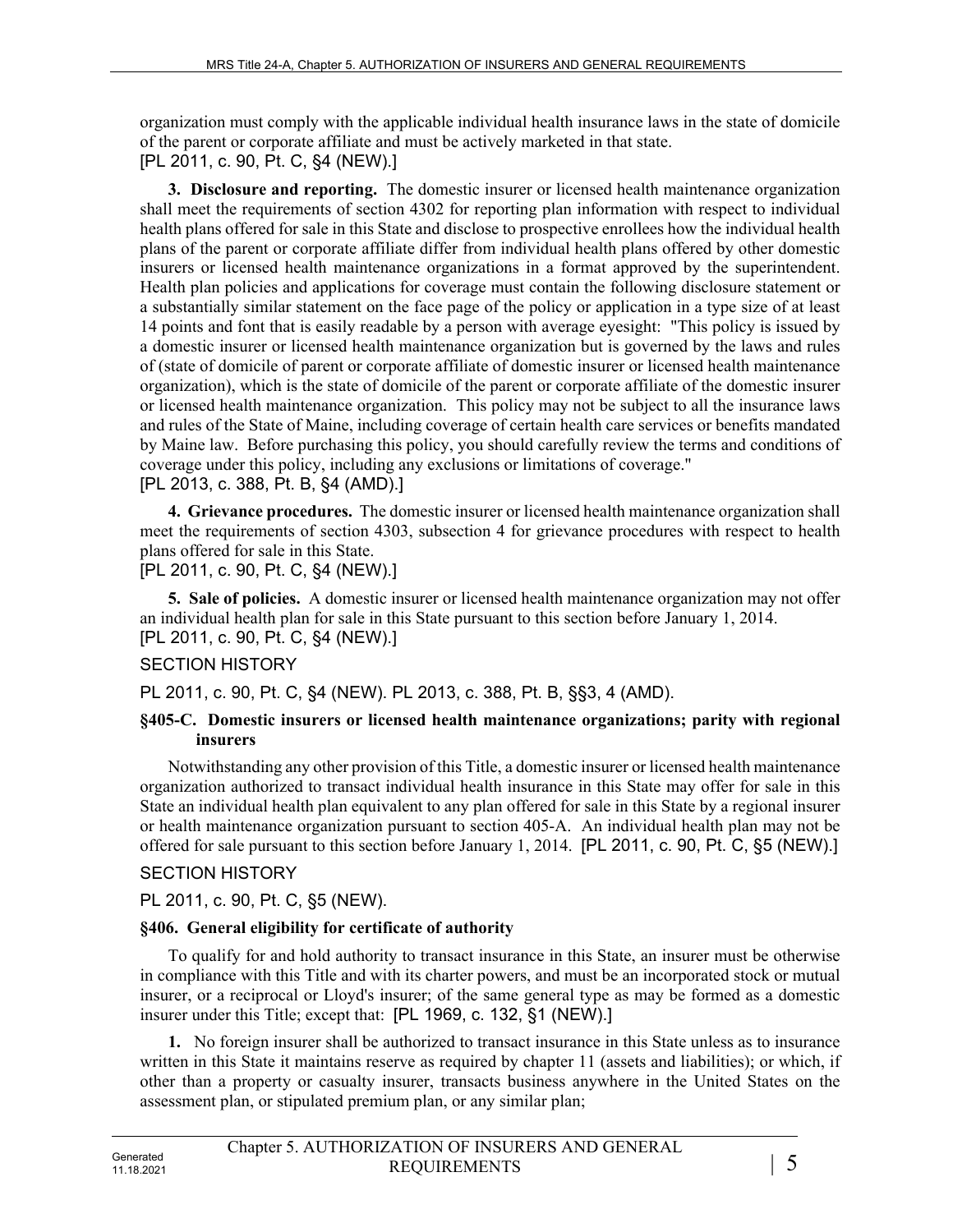### [PL 1969, c. 132, §1 (NEW).]

**2.** No insurer shall be authorized to transact a kind of insurance in this State unless duly authorized or qualified to transact such insurance in the state or country of its domicile;

[PL 1969, c. 132, §1 (NEW).]

**3.** No insurer shall be authorized to transact in this State any kind of insurance which is not within the definitions as set forth in chapter 9 (kinds of insurance);

### [PL 1969, c. 132, §1 (NEW).]

**4.** No such authority shall be granted or continued as to any insurer while in arrears to the State for fees, licenses, taxes, assessments, fines or penalties accrued on business previously transacted in this State;

[PL 1969, c. 132, §1 (NEW).]

**5.** A Lloyd's insurer shall be treated as a stock insurer for the purposes of this Title, with net assets over all liabilities to be not less than the capital funds required of a foreign stock insurer transacting the same kinds of insurance.

[PL 1969, c. 132, §1 (NEW).]

SECTION HISTORY

PL 1969, c. 132, §1 (NEW).

### **§407. Same; ownership, management**

**1.** No foreign insurer which is directly or indirectly owned or controlled in whole or substantial part by any government or governmental agency, other than of the Government of the United States of America, shall be authorized to transact insurance in Maine. Membership in a mutual insurer, or subscribership in a reciprocal insurer, or ownership of stock of an insurer by the alien property custodian or similar official of the United States, or ownership of stock or other security which does not have voting rights with respect to the management of the insurer, or supervision of an insurer by public authority, shall not be deemed to be an ownership or control of the insurer for the purposes of this provision.

## [PL 1969, c. 132, §1 (NEW).]

**2.** The superintendent may not grant or continue authority to transact insurance in this State as to any insurer or proposed insurer, any director, officer or other individual materially part of the management of which is found by the superintendent after investigation or upon reliable information to be incompetent, or dishonest, or untrustworthy, or of unfavorable business repute, or the managers of which are so lacking in insurance company managerial experience in operations of the kind proposed in this State as to make such operation, currently or prospectively, hazardous to, or contrary to the best interests of, the insurance-buying or investing public of this State; or which the superintendent has good reason to believe is affiliated directly or indirectly through ownership, control, management, reinsurance transactions or other business relations, with any person or persons of unfavorable business repute, or whose business operations in this State or elsewhere are or have been marked, to the injury of insurers, stockholders, policyholders, creditors or the public, by illegality, or by manipulation of assets, or of accounts, or of reinsurance or by bad faith.

[RR 2021, c. 1, Pt. B, §177 (COR).]

## SECTION HISTORY

PL 1969, c. 132, §1 (NEW). PL 1973, c. 585, §12 (AMD). RR 2021, c. 1, Pt. B, §177 (COR).

## **§408. Name of insurer**

**1.** No insurer shall be formed or authorized to transact insurance in this State which has or uses a name which is the same as or deceptively similar to that of another insurer already so authorized. [PL 1969, c. 132, §1 (NEW).]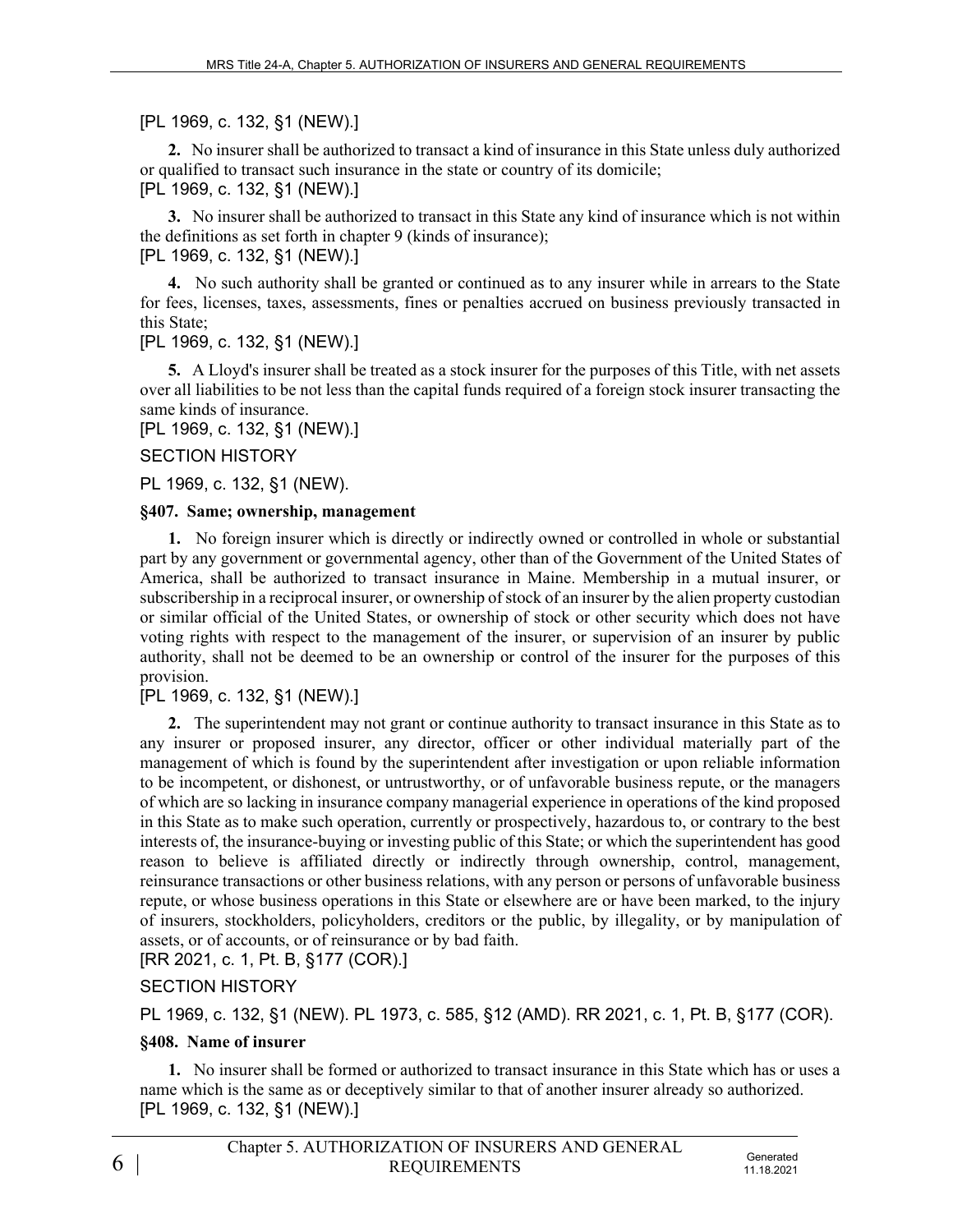**2.** No life insurer shall be so authorized which has or uses a name deceptively similar to that of another insurer, other than a predecessor in interest, authorized to transact insurance in this State within the preceding 10 years, if life insurance policies originally issued by such other insurer are still outstanding in this State.

#### [PL 1969, c. 132, §1 (NEW).]

**3.** No insurer shall be formed or authorized to transact insurance which has or uses a name the same as or deceptively similar to that of any foreign insurer not so authorized if such foreign insurer has within the next preceding 12 months signified its intention to secure an incorporation in this State under such name, or to do business as a foreign insurer in this State under such name, by filing notice of such intention with the superintendent, unless the written consent to the use of such name or deceptively similar name has been given by such foreign insurer. [PL 1973, c. 585, §12 (AMD).]

**4.** No insurer shall be so authorized which has or uses a name which tends to deceive or mislead as to the type of organization of the insurer.

[PL 1969, c. 132, §1 (NEW).]

**5.** In case of conflict of names between 2 insurers, or a conflict otherwise prohibited under this section, the superintendent may permit, or shall require as a condition to the issuance of an original certificate of authority to an applicant insurer, the insurer to use in this State such supplementation or modification of its name or such business name as may reasonably be necessary to avoid the conflict. [PL 1973, c. 585, §12 (AMD).]

**6.** Except as provided in subsection 5, an insurer shall conduct its business in this State in its own corporate, if incorporated, or proper, if a reciprocal, name. [PL 1969, c. 132, §1 (NEW).]

SECTION HISTORY

PL 1969, c. 132, §1 (NEW). PL 1973, c. 585, §12 (AMD).

### **§409. Insurance lines combinations**

An insurer may be authorized to transact such kinds of insurance as it is qualified for under this Title, except that a reciprocal insurer may not transact life insurance. Qualified insurers may transact combinations of business as follows. [PL 1991, c. 385, §1 (AMD).]

**1. Multiple lines insurer.** A multiple lines insurer is authorized to transact more than one kind of coverage if all kinds of coverage fall within the categories listed in sections 704 to 708. [PL 1991, c. 385, §1 (NEW).]

**2. All lines insurer.** An all lines insurer is authorized to transact life insurance and one or more of the kinds of coverage, other than health insurance, that may be transacted by a multiple lines insurer. [PL 1991, c. 385, §1 (NEW).]

**3. Life or health insurer.** A life or health insurer is authorized to transact life insurance, life and annuity insurance or health insurance as defined in sections 702 to 704-A. A life insurer, health insurer or a life and health insurer does not become an all lines insurer merely by transacting specific lines of casualty insurance that life or health insurers are expressly authorized by law to transact. [PL 2007, c. 199, Pt. E, §1 (AMD).]

## SECTION HISTORY

PL 1969, c. 132, §1 (NEW). PL 1991, c. 385, §1 (AMD). PL 2007, c. 199, Pt. E, §1 (AMD).

## **§410. Minimum paid-in capital and surplus requirements**

**1.** To qualify for authority to transact any one kind of insurance, as defined in chapter 9, or combination of kinds of insurance as shown below, an insurer must possess and thereafter maintain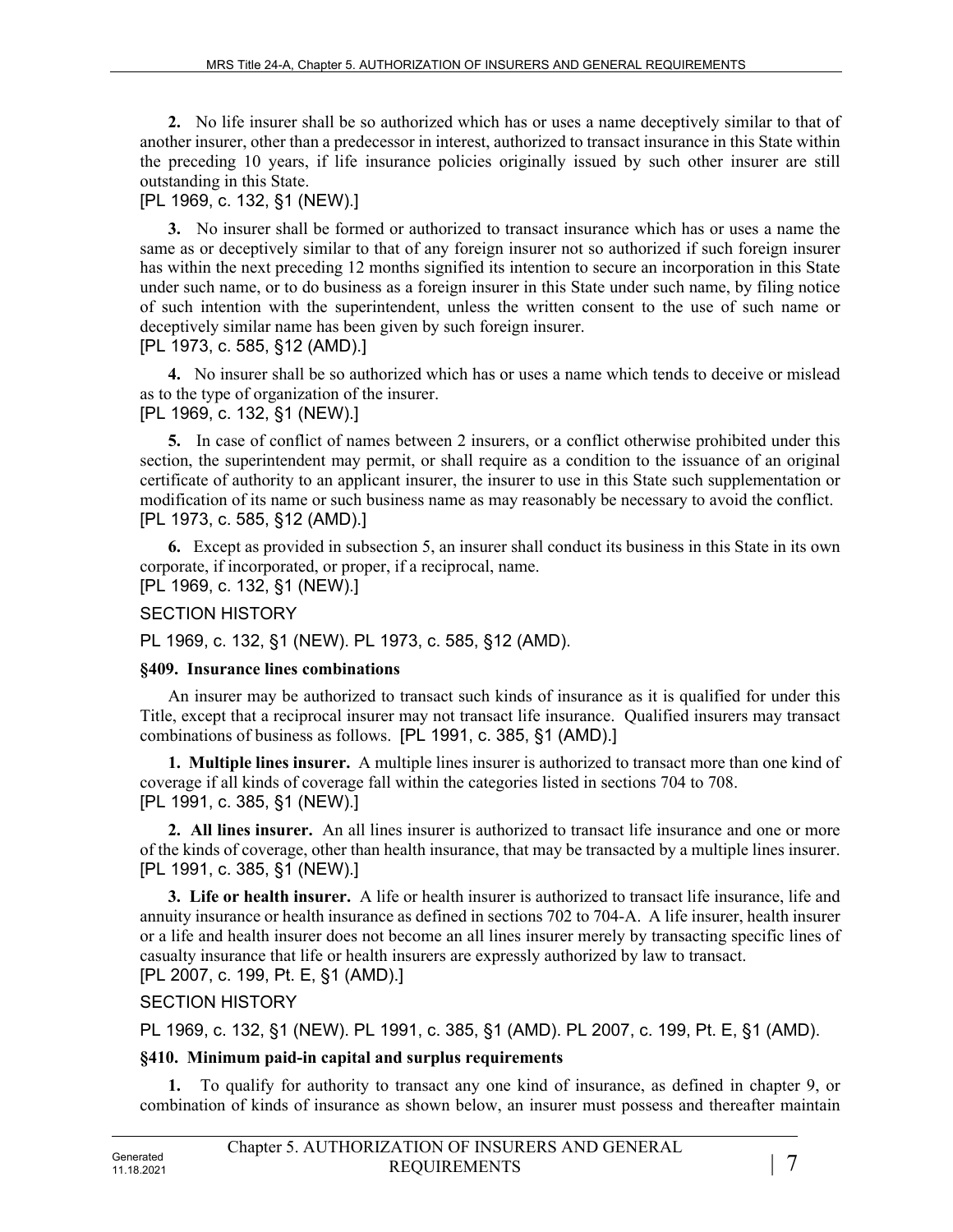unimpaired paid-in capital stock, if a stock insurer, or unimpaired basic surplus, if a foreign mutual or a reciprocal insurer, and when first so authorized must possess initial free surplus, all in amounts not less than as determined from the following table.

A health, life and health or multiple line (as described in section 409) insurer may qualify for a certificate of authority to transact a legal services insurance business, as described in chapter 38, if it is otherwise qualified therefor and possesses and thereafter maintains, in addition to the amounts described in the following table, an additional amount of unimpaired paid-in capital stock, if a stock insurer, or unimpaired basic surplus, if a foreign mutual or reciprocal insurer, of not less than \$500,000.

An insurer may qualify for a certificate of authority to transact solely financial guaranty insurance as defined in section 709‑A, if it is otherwise qualified therefor and possesses and thereafter maintains paid-in capital stock in the amount of \$2,500,000 and initial free surplus in an amount of \$47,500,000 or, if the insurer is a foreign mutual or reciprocal insurer, minimum required basic surplus in an amount of \$2,500,000 and initial free surplus in an amount of \$47,500,000.

|                                              | <b>Stock Insurers</b>             |                                | Foreign mutual,<br>Reciprocal Insurers   |                                |
|----------------------------------------------|-----------------------------------|--------------------------------|------------------------------------------|--------------------------------|
| Kind or Kinds of<br>Insurance                | Minimum Required<br>Capital Stock | <b>Initial Free</b><br>Surplus | Minimum Required<br><b>Basic Surplus</b> | <b>Initial Free</b><br>Surplus |
| Life                                         | \$1,500,000                       | \$1,500,000                    | \$1,500,000*                             | \$1,500,000*                   |
| Health                                       | 1,000,000                         | 1,000,000                      | 1,000,000                                | 1,000,000                      |
| Life and Health                              | 2,500,000                         | 2,500,000                      | 2,500,000*                               | 2,500,000*                     |
| Casualty                                     | 1,500,000                         | 1,500,000                      | 1,500,000                                | 1,500,000                      |
| Marine and<br>Transportation                 | 1,500,000                         | 1,500,000                      | 1,500,000                                | 1,500,000                      |
| Property                                     | 1,000,000                         | 1,000,000                      | 1,000,000                                | 1,000,000                      |
| Surety                                       | 1,500,000                         | 1,500,000                      | 1,500,000                                | 1,500,000                      |
| Title                                        | 500,000                           | 500,000                        | 500,000                                  | 500,000                        |
| Multiple line (as defined<br>in section 409) | 2,500,000                         | 2,500,000                      | 2,500,000                                | 2,500,000                      |
| All Line (as defined in<br>section 409       | 5,000,000                         | 5,000,000                      | 5,000,000*                               | 5,000,000*                     |

\* Does not apply as to a reciprocal insurer.

Except:

A. An insurer holding a valid certificate of authority to transact insurance in this State on January 1, 1970 may, if otherwise qualified therefor until January 1, 1989, continue to be so authorized while possessing paid-in capital stock, if a stock insurer, or surplus, if a mutual or reciprocal insurer, as required for such authority immediately prior to January 1, 1970. [PL 1991, c. 385, §2 (AMD).]

B. Prior to January 1, 1989, the superintendent may not authorize such an insurer to transact any other kinds of insurance unless it complies with the requirements as to capital stock, if a stock

| Chapter 5. AUTHORIZATION OF INSURERS AND GENERAL |                         |
|--------------------------------------------------|-------------------------|
| <b>REQUIREMENTS</b>                              | Generated<br>11.18.2021 |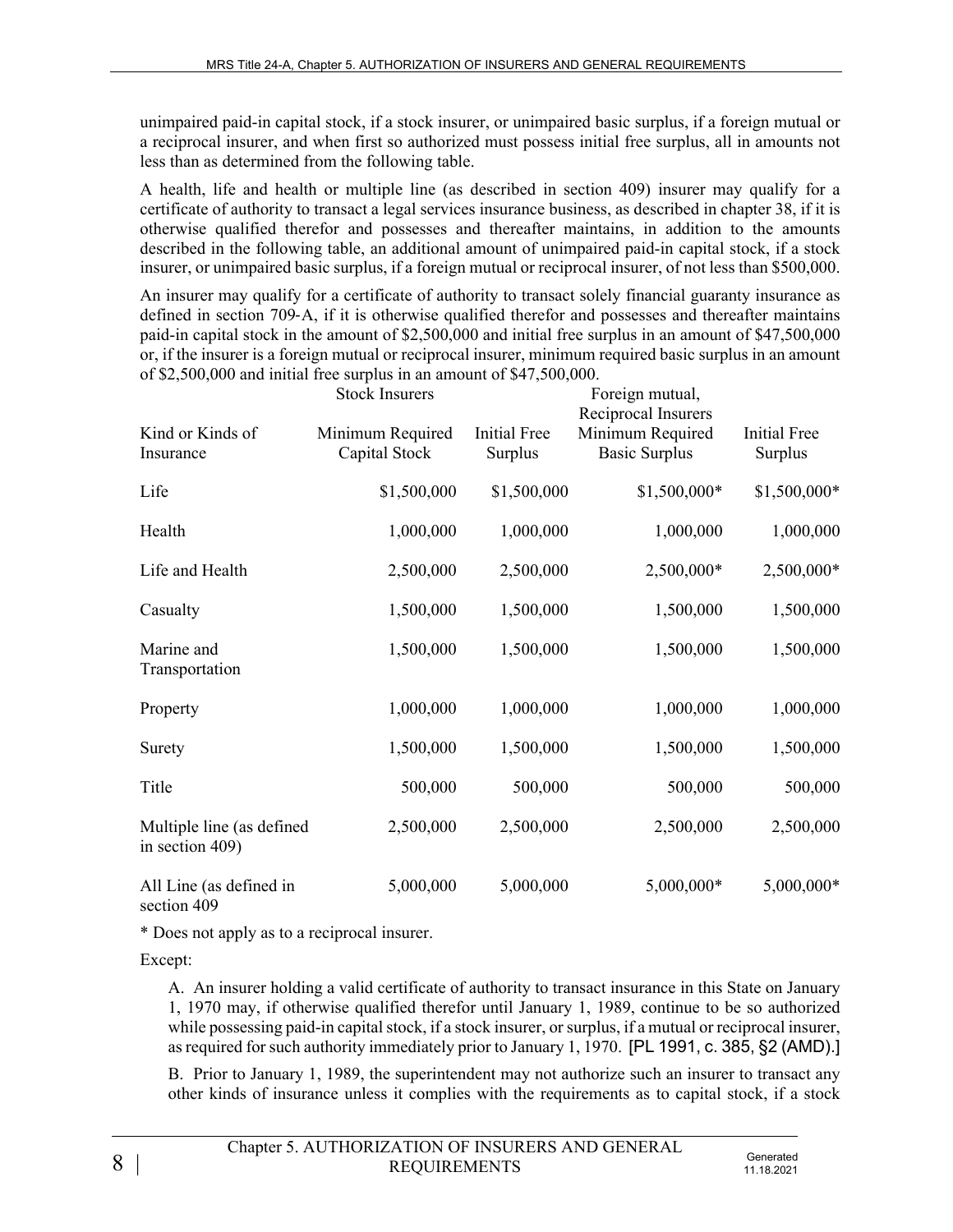insurer, or basic surplus, if a mutual or reciprocal insurer, as applied to all kinds of insurance it proposes to transact, as provided in the table contained in this paragraph.

A health, life and health or multiple line (as described in section 409) insurer may qualify for a certificate of authority to transact a legal services insurance business, as described in chapter 38, if it is otherwise qualified therefor and possesses and thereafter maintains, in addition to the amounts described in the following table, an additional amount of unimpaired paid-in capital stock, if a stock insurer, or unimpaired basic surplus, if a foreign mutual or reciprocal insurer, of not less than \$500,000.

|                                              | <b>Stock Insurers</b>                       |                                | Foreign mutual,<br>Reciprocal Insurers   |                                       |
|----------------------------------------------|---------------------------------------------|--------------------------------|------------------------------------------|---------------------------------------|
| Kind or Kinds of<br>Insurance                | Minimum<br><b>Required Capital</b><br>Stock | <b>Initial Free</b><br>Surplus | Minimum Required<br><b>Basic Surplus</b> | <b>Initial Free</b><br><b>Surplus</b> |
| Life                                         | \$500,000                                   | \$1,000,000                    | \$1,000,000*                             | \$1,000,000*                          |
| Health                                       | 250,000                                     | 250,000                        | 250,000                                  | 250,000                               |
| Life and Health                              | 500,000                                     | 1,000,000                      | 1,000,000*                               | 1,000,000*                            |
| Casualty                                     | 500,000                                     | 500,000                        | 500,000                                  | 500,000                               |
| Marine and<br>Transportation                 | 500,000                                     | 500,000                        | 500,000                                  | 500,000                               |
| Property                                     | 500,000                                     | 500,000                        | 500,000                                  | 500,000                               |
| Surety                                       | 500,000                                     | 500,000                        | 500,000                                  | 500,000                               |
| Title                                        | 150,000                                     | 150,000                        | 150,000                                  | 150,000                               |
| Multiple line (as<br>defined in section 409) | 1,000,000                                   | 1,000,000                      | 1,000,000                                | 1,000,000                             |
| All Line (as defined in<br>section 409       | 2,000,000                                   | 2,000,000                      | 2,000,000*                               | 2,000,000*                            |

\*Does not apply as to a reciprocal insurer. [PL 1991, c. 385, §2 (AMD).]

C. Until January 1, 1989, a domestic mutual insurer formed prior to January 1, 1968, and while possessing surplus of not less than \$200,000 may be authorized to transact, in addition to the types of insurance it was transacting prior to July 24, 1984, any other additional kinds of insurance authorized by its charter; subject to those minimum required basic surplus amounts applicable as to foreign mutual insurers as contained in the table in paragraph B, if the insurer is to transact life insurance together with any one or more of property, casualty, surety or marine and transportation insurances. [PL 1987, c. 78, §1 (AMD).]

D. Domestic mutual insurers holding a certificate of authority upon January 1, 1989, if otherwise qualified, and possessed of basic surplus in minimum required amounts as contained in the table in this paragraph may continue to be so authorized, provided those insurers continue to possess and maintain unimpaired basic surplus funds as determined in this paragraph and applicable to those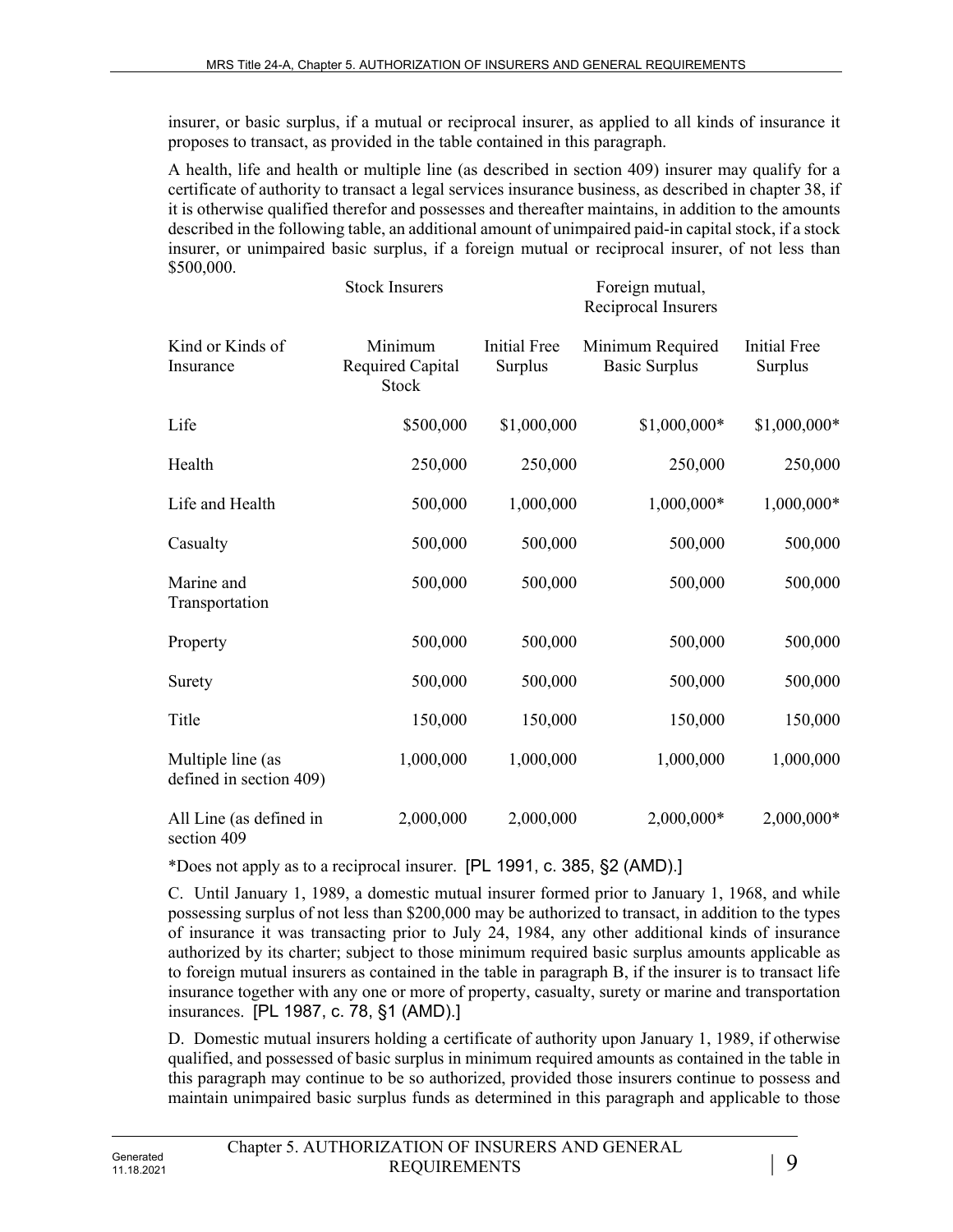lines or kinds of insurance permitted by its certificate of authority immediately prior to January 1, 1989. Upon application by any such insurer and written approval by the superintendent, the insurer's certificate of authority may be extended to permit the writing of other kinds or lines of insurance if the insurer is qualified and possessed of basic surplus funds in amounts contained in the table in this paragraph. A domestic mutual insurer holding a certificate of authority prior to January 1, 1989, but which does not possess and maintain basic surplus in the minimum required amounts contained in the table in this paragraph, may continue to be authorized to transact insurance in this State and to write other kinds or lines of insurance, subject to the approval of the superintendent, as long as it maintains 100% reinsurance and has no liabilities.

For the purposes of this paragraph, any assuming reinsurer must be a corporation which possesses the ability to exercise control of the ceding insurer, must be an insurance company possessed of a certificate of authority to transact the same kinds of insurance in this State as those assumed and shall file a consolidated annual statement as required by section 423.

A health, life and health or multiple line (as described in section 409) insurer may qualify for a certificate of authority to transact a legal services insurance business, as described in chapter 38, if it is otherwise qualified therefor and possesses and thereafter maintains, in addition to the amounts described in the following table, an additional amount of unimpaired paid-in capital stock, if a stock insurer, or unimpaired basic surplus, if a foreign mutual or reciprocal insurer, of not less than \$500,000.

| Kind or Kinds of Insurance                | Domestic Mutual Insurers |
|-------------------------------------------|--------------------------|
| Life                                      | \$1,000,000              |
| Health                                    | 500,000                  |
| Life and Health                           | 1,250,000                |
| Casualty                                  | 750,000                  |
| Marine and Transportation                 | 1,000,000                |
| Property                                  | 500,000                  |
| Surety                                    | 1,000,000                |
| Title                                     | 350,000                  |
| Multiple Line (as defined in section 409) | 1,250,000                |
| All line (as defined in section 409)      | 2,500,000                |

E. An insurer that otherwise possesses funds as required under this subsection shall at all times maintain policyholders' surplus, combined paid-in capital stock, if any, and surplus, reasonable in amount, as determined by the superintendent, in relation to the kinds and amount of insurance it has in force, or being written and retained by it, net of applicable reinsurance. In making any such determination, the superintendent shall give due consideration to any applicable standards approved or adopted by the National Association of Insurance Commissioners and to the desirability of substantial uniformity as to such requirements among the respective states. [PL 1991, c. 385, §2 (AMD).]

F. A health maintenance organization as a division or line of business is subject to this paragraph.

(1) An insurer that operates a health maintenance organization as a division or a line of business shall possess and maintain policyholder's surplus, including paid-in capital stock if any, as otherwise required by this section and in addition shall meet the surplus requirements of section 4204‑A.

(2) A nonprofit hospital or medical service organization that operates a health maintenance organization as a division or as a line of business shall possess and maintain subscriber reserves as defined in section 2301, subsection 9‑A, paragraph H, subparagraph (2) and in an amount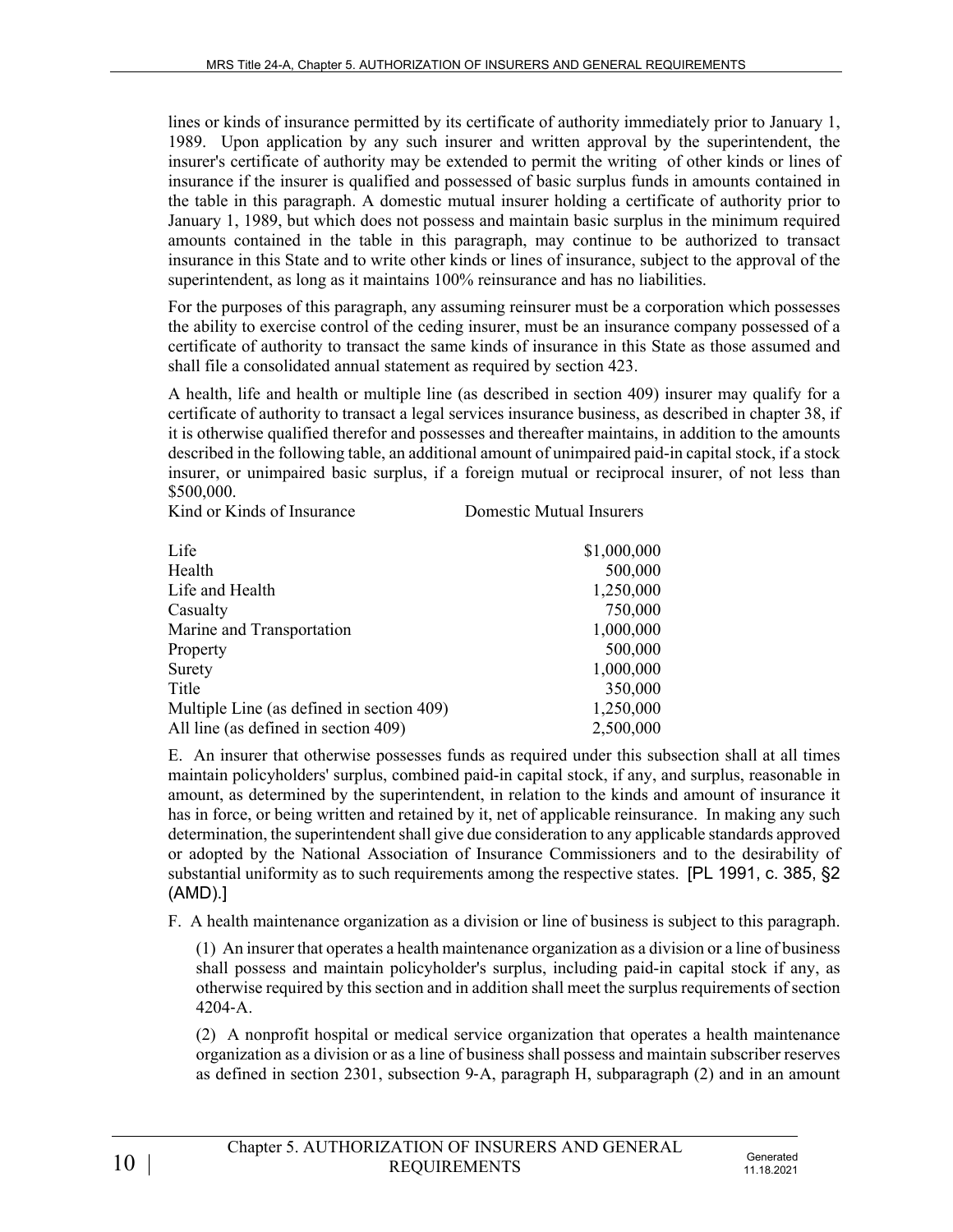required by the superintendent and in addition shall meet the surplus requirements of section 4204‑A. [PL 1993, c. 702, Pt. A, §7 (NEW).]

[PL 1993, c. 702, Pt. A, §7 (AMD).]

**2.** Capital and surplus requirements are based upon all the kinds of insurance transacted by the insurer in any and all areas in which it operates or proposes to operate, whether or not only a portion of such kinds are to be transacted in this State.

[PL 1969, c. 132, §1 (NEW).]

**3.** As to surplus required for authority to transact one or more kinds of insurance and thereafter to be maintained, domestic mutual legal reserve insurers hereafter formed are governed by chapter 47. [PL 1991, c. 385, §2 (AMD).]

### SECTION HISTORY

PL 1969, c. 132, §1 (NEW). PL 1969, c. 177, §§7,8 (AMD). PL 1973, c. 585, §12 (AMD). PL 1973, c. 625, §134 (AMD). PL 1983, c. 709, §1 (AMD). PL 1987, c. 78, §§1,2 (AMD). PL 1987, c. 707, §1 (AMD). PL 1991, c. 385, §2 (AMD). PL 1993, c. 702, §A7 (AMD).

### **§411. Insuring combinations without additional capital funds**

Without additional paid-in capital stock or additional surplus, an authorized insurer may also be authorized: [PL 1969, c. 132, §1 (NEW).]

**1.** If a life insurer, to grant annuities; [PL 1969, c. 132, §1 (NEW).]

**2.** If a health insurer, to insure against congenital defects, as defined in section 707; [PL 1969, c. 132, §1 (NEW).]

**3.** If a casualty insurer or multiple line insurer, to transact health insurance; except that this provision does not apply to a domestic insurer authorized to transact casualty insurance only, pursuant to section 410, subsection 1, paragraph A; or

[PL 1991, c. 385, §3 (AMD).]

**4.** To transact employee benefit excess insurance to the extent authorized pursuant to section 707, subsection 3.

[PL 1991, c. 385, §4 (NEW).]

SECTION HISTORY

PL 1969, c. 132, §1 (NEW). PL 1991, c. 385, §§3,4 (AMD).

## **§412. Deposits**

**1.** No insurance company other than a domestic real estate title insurance company or a domestic mutual fire insurance company that is transacting only the business of fire, marine or glass on the assessment plan may do so in this State unless it makes and maintains a deposit with the Superintendent of Insurance, as security for all its policyholders, of securities that are determined eligible for deposit under section 1253. The deposit must be maintained in a minimum actual market value that, exclusive of interest, may never be less than \$100,000. The deposit must be retained by the superintendent and disposed of as directed by section 1263.

[PL 1999, c. 113, §16 (AMD).]

**2.** Any admitted foreign insurance company may file with the superintendent a certificate of the insurance supervisory official of such other jurisdiction that the supervisory official holds in trust and on deposit for benefit of all the policyholders of the company a deposit of not less than \$100,000 in such securities as are required or permitted to be deposited with that supervisory official by the laws of that jurisdiction. These securities are to be of a character consistent with investment authority in such jurisdiction. Such certificate must contain a statement by the supervisory official that the supervisory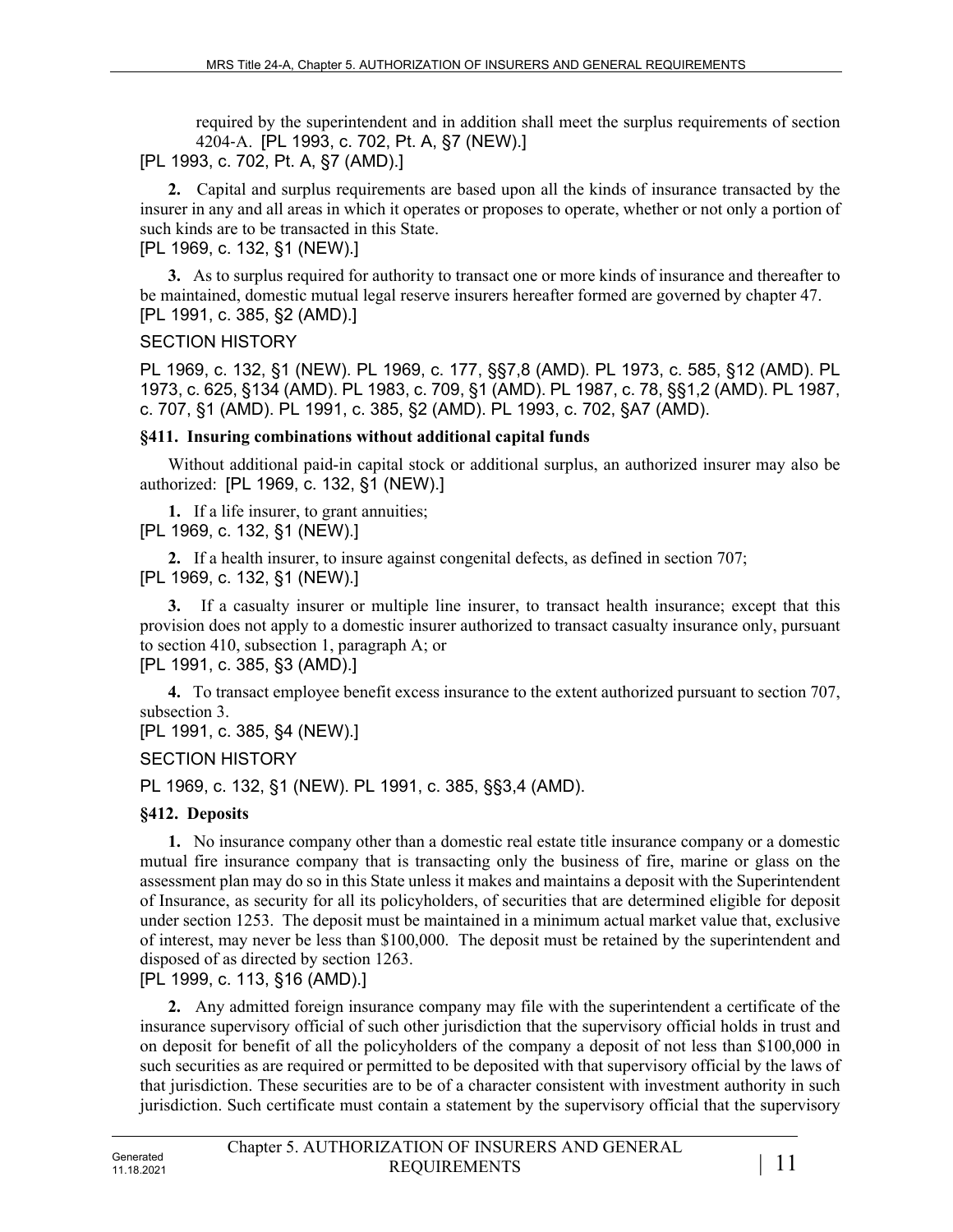official is satisfied that the actual market value of these securities is of minimum value of \$100,000. A deposit may not be required to be maintained in this State while such a deposit, if so certified, is retained by the supervisory official.

# [RR 2021, c. 1, Pt. B, §178 (COR).]

**3.** The superintendent shall receive and hold in trust deposits made under this section by any domestic insurance company in compliance with the laws of this or any other state, to enable it to do business in this or any other state, and in like manner shall hold deposits made by a foreign company under the laws of this State. The company making such deposit shall be entitled to any investment income thereon and with the superintendent's consent, if not inconsistent with the laws under which such deposit was made, may exchange in whole or in part such securities comprising the deposit for other approved securities of equal value.

[PL 1975, c. 77 (RPR).]

**4.** The superintendent shall not authorize an alien insurer to transact insurance in this State unless it makes in this State through the superintendent and thereafter continuously maintains a deposit, representing funds in excess of all the insurer's liabilities under insurance contracts in force in the United States of America, of a fair market value in amount not less than the minimum paid-in capital stock required under this Title of a foreign stock insurer authorized to transact like kinds of insurance in this State. The superintendent may require additional trusteed surplus funds in reasonable amount to secure the interest of beneficiaries under policies insured by the alien insurer. In addition to the foregoing trusteed surplus account, an alien insurer authorized pursuant to this Title shall establish and maintain in one or more states of the United States a deposit or deposits of trust assets of a kind and quality as generally required by this section. The value of the deposit or deposits shall be at least equal to those obligations resulting from insurance in force in the United States. The deposit or deposits shall, if located outside the State, be subject to administration standards comparable to those contained in this Title. The deposit shall be held in trust for the exclusive benefit of the insurer's policyholders and creditors in the United States of America.

A. In lieu of such a deposit made or maintained in this State, the superintendent shall accept the certificate in proper form of the insurance supervisory official having general supervision of insurers in any other state to the effect that a deposit of like quality and amount, or part thereof, by such insurer is being maintained for like purposes in public custody or control pursuant to the laws of such state. [PL 1975, c. 77 (NEW).]

[PL 1985, c. 330, §2 (AMD).]

**5.** All such deposits in this State are subject to the provisions of chapter 15 (Administration of Deposits).

## [PL 1975, c. 77 (NEW).]

## SECTION HISTORY

PL 1969, c. 132, §1 (NEW). PL 1973, c. 585, §12 (AMD). PL 1975, c. 77 (RPR). PL 1985, c. 330, §2 (AMD). PL 1999, c. 113, §16 (AMD). RR 2021, c. 1, Pt. B, §178 (COR).

# **§413. Application for certificate of authority**

To apply for an original certificate of authority an insurer shall file with the superintendent its written application therefor on forms as prescribed and furnished by the superintendent, accompanied by the applicable fees specified in section 601 (fee schedule), stating under the oath of the president or vice-president or other chief officer and the secretary of the insurer, or of the attorney-in-fact, if a reciprocal insurer, the insurer's name, location of its home office or principal office in the United States, if an alien insurer, the kinds of insurance to be transacted, date of organization or incorporation, form of organization, state or country of domicile, and such additional information as the superintendent may reasonably require, together with the following documents, as applicable: [PL 1973, c. 585, §12 (AMD).]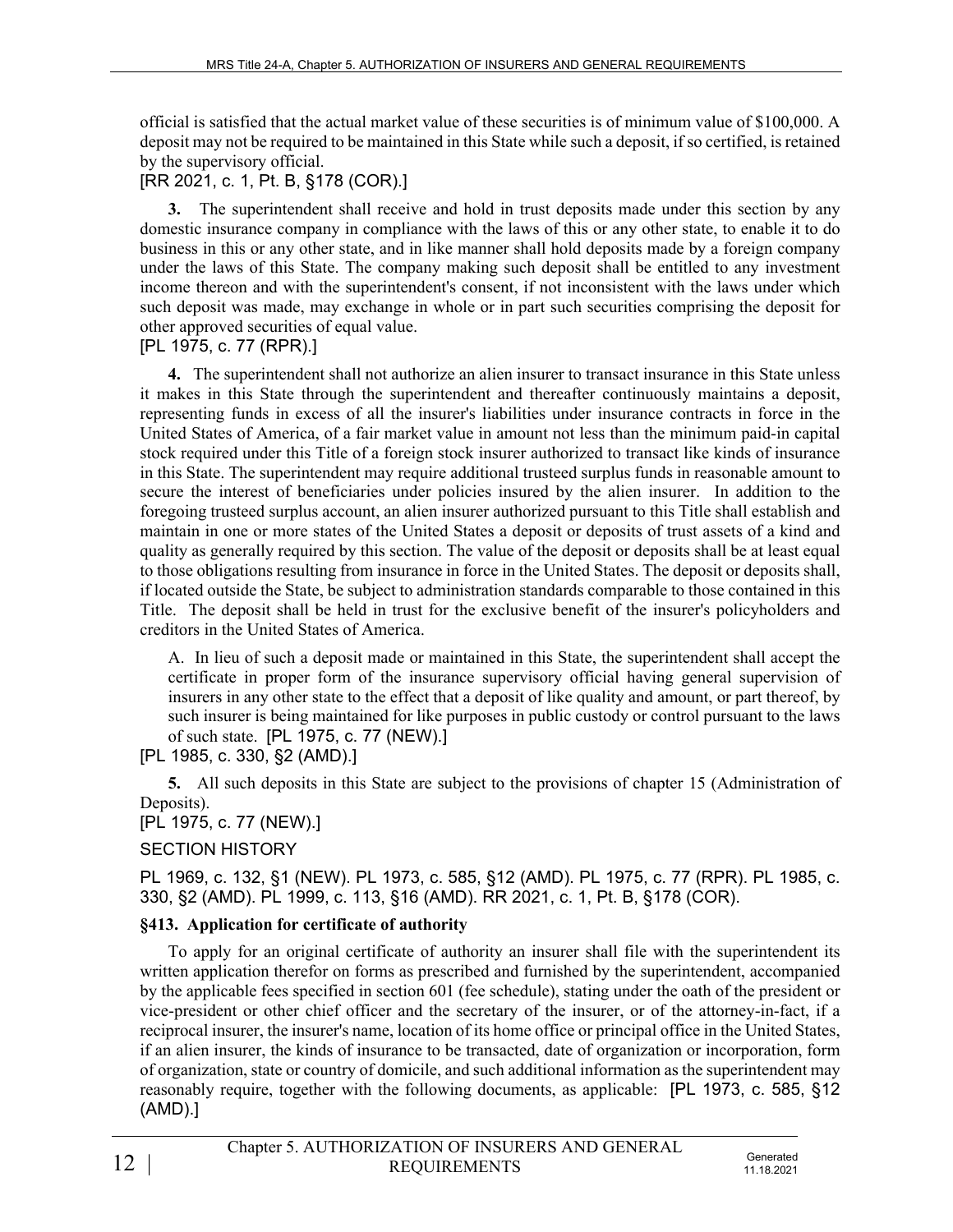**1.** If a corporation, or a Lloyd's, a copy of its charter, together with all amendments thereto, or as restated and amended under the laws of its state or country of domicile, currently certified by the public official with whom the originals are on file in such state or country; [PL 1969, c. 177, §9 (AMD).]

**2.** If a domestic incorporated insurer or a mutual insurer, a copy of its bylaws, certified by the insurer's corporate secretary;

[PL 1969, c. 132, §1 (NEW).]

**3.** If a reciprocal insurer, a copy of the power of attorney of its attorney-in-fact, certified by the attorney-in-fact; and if a domestic reciprocal insurer, the declaration provided for in section 3856; [PL 1969, c. 132, §1 (NEW).]

**4.** A complete copy of its financial statement as of not earlier than the December 31st next preceding in form as customarily used in the United States by like insurers, sworn to by at least 2 executive officers of the insurer or certified by the public insurance supervisory official of the insurer's state of domicile, or of entry into the United States, if an alien insurer;

[PL 1969, c. 132, §1 (NEW).]

**5.** 

[PL 1985, c. 330, §3 (RP).]

**5-A.** A copy of a current report of examination of the insurer certified by the public insurance supervisory official of the insurer's state of domicile, or of entry into the United States, if an alien insurer. For purposes of this requirement, a report of examination is deemed "current" only if its date of account is within 36 months of filing of the application, except that the superintendent may, in the superintendent's discretion, accept a report of examination within a period reasonably proximate to 36 months from its date of account that is filed by the applicant promptly upon its receipt when issuance of the report by the domiciliary regulator has been delayed for reasons beyond the control of the applicant and that are unrelated to the applicant's financial condition or its compliance with applicable laws;

[PL 1995, c. 570, §1 (AMD).]

**6.** Appointment of an agent pursuant to section 421 to receive service of legal process; [PL 1997, c. 592, §10 (AMD).]

**7.** If a foreign or alien insurer, a certificate of the public insurance supervisory official of its state or country of domicile showing that it is authorized or qualified for authority to transact in such state or country the kinds of insurance proposed to be transacted in this State; [PL 1969, c. 132, §1 (NEW).]

**8.** If an alien insurer, certificate as to deposit, if to be tendered pursuant to section 412, and a copy of the trust deed pertaining to such deposit, certified by the trustee; [PL 1969, c. 132, §1 (NEW).]

**9.** If a life or health insurer, a copy of the insurer's rate book and of each form of policy currently proposed to be issued in this State, and of the form of application therefor; or [PL 1993, c. 637, §1 (AMD).]

**10.** If an alien insurer, a copy of the appointment and authority of its United States manager, certified by its officer having custody of its records.

[PL 1993, c. 637, §1 (AMD).]

**11.**  [PL 1993, c. 637, §2 (RP).] **12.**  [PL 1993, c. 637, §2 (RP).]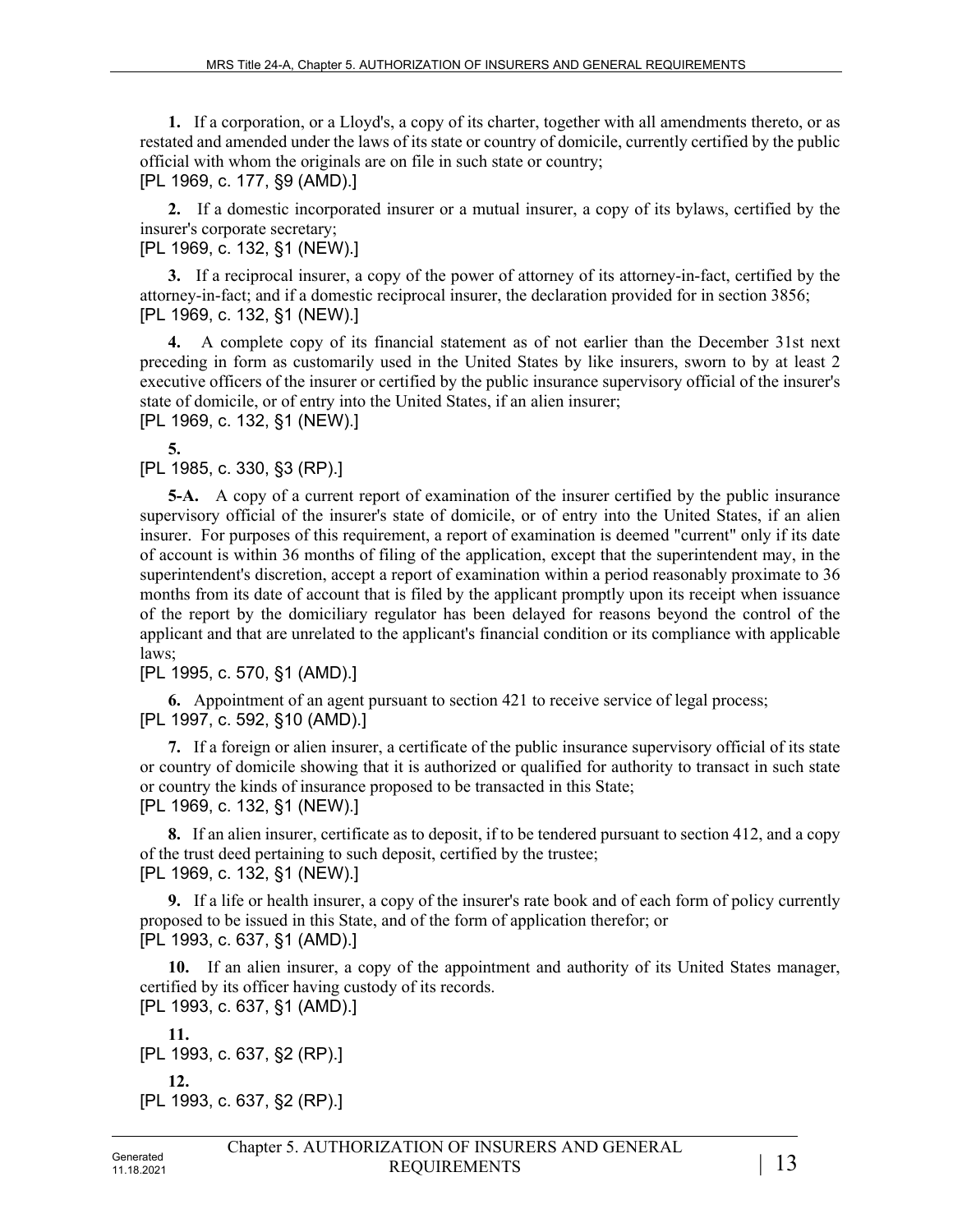#### SECTION HISTORY

PL 1969, c. 132, §1 (NEW). PL 1969, c. 177, §9 (AMD). PL 1973, c. 585, §12 (AMD). PL 1985, c. 330, §§3,4 (AMD). PL 1993, c. 637, §§1,2 (AMD). PL 1995, c. 570, §1 (AMD). PL 1997, c. 592, §10 (AMD).

#### **§413-A. Alien insurer; port of entry**

**1. Port of entry.** An alien insurer that has been authorized by the superintendent to use the State as its port of entry for the transaction of business in the United States is considered a domestic insurer to the extent provided in this section. An alien insurer that has been approved by another state to use that state as its port of entry is considered to be domiciled in that state in the same manner, if there is a valid reciprocity agreement between that state and this State or if the superintendent has determined that the applicable laws of that state are substantially similar to this section and its implementing rules. [PL 1999, c. 113, §17 (AMD).]

**2. Rules.** The superintendent shall adopt rules establishing the terms and conditions of port of entry authorization, which include without limitation:

A. The requirements an alien insurer must satisfy to qualify for port of entry authorization. These requirements must include, at a minimum:

(1) Agreement to adhere to all laws applicable to domestic insurers;

(2) Maintenance of appropriate trust surplus or other adequate security within the State;

(3) Maintenance of records of all United States operations within the State; and

(4) Maintenance of a separate financial reporting system for United States operations; [PL 1995, c. 375, Pt. D, §1 (NEW).]

B. The procedures for obtaining, maintaining and terminating port of entry authorization; and [PL 1995, c. 375, Pt. D, §1 (NEW).]

C. Modifications of the provisions of this Title, and of the rules adopted by the superintendent that apply to domestic insurers, as the superintendent determines necessary for the appropriate regulation of alien insurers with port of entry authorization. [PL 1995, c. 375, Pt. D, §1 (NEW).] [PL 1995, c. 375, Pt. D, §1 (NEW).]

SECTION HISTORY

PL 1995, c. 375, §D1 (NEW). PL 1999, c. 113, §17 (AMD).

### **§414. Issuance, refusal of authority, ownership of certificate**

**1.** If upon completion of its application, the superintendent finds that the insurer has met the requirements therefor under this Title, and that the insurer has furnished evidence satisfactory to the superintendent that its methods of operation are not such as would render its proposed operation hazardous to the public or its policyholders in this State, the superintendent shall issue to the insurer a proper certificate of authority; otherwise, the superintendent shall issue an order refusing such certificate.

### [RR 2021, c. 1, Pt. B, §179 (COR).]

**2.** The certificate of authority, if issued, shall state the insurer's name, home office address, state or country of organization, and the kinds of insurance the insurer is authorized to transact throughout this State. At the insurer's request, the superintendent may issue a certificate of authority limited to particular types of insurance or coverages within a kind of insurance as defined in chapter 9. [PL 1973, c. 585, §12 (AMD).]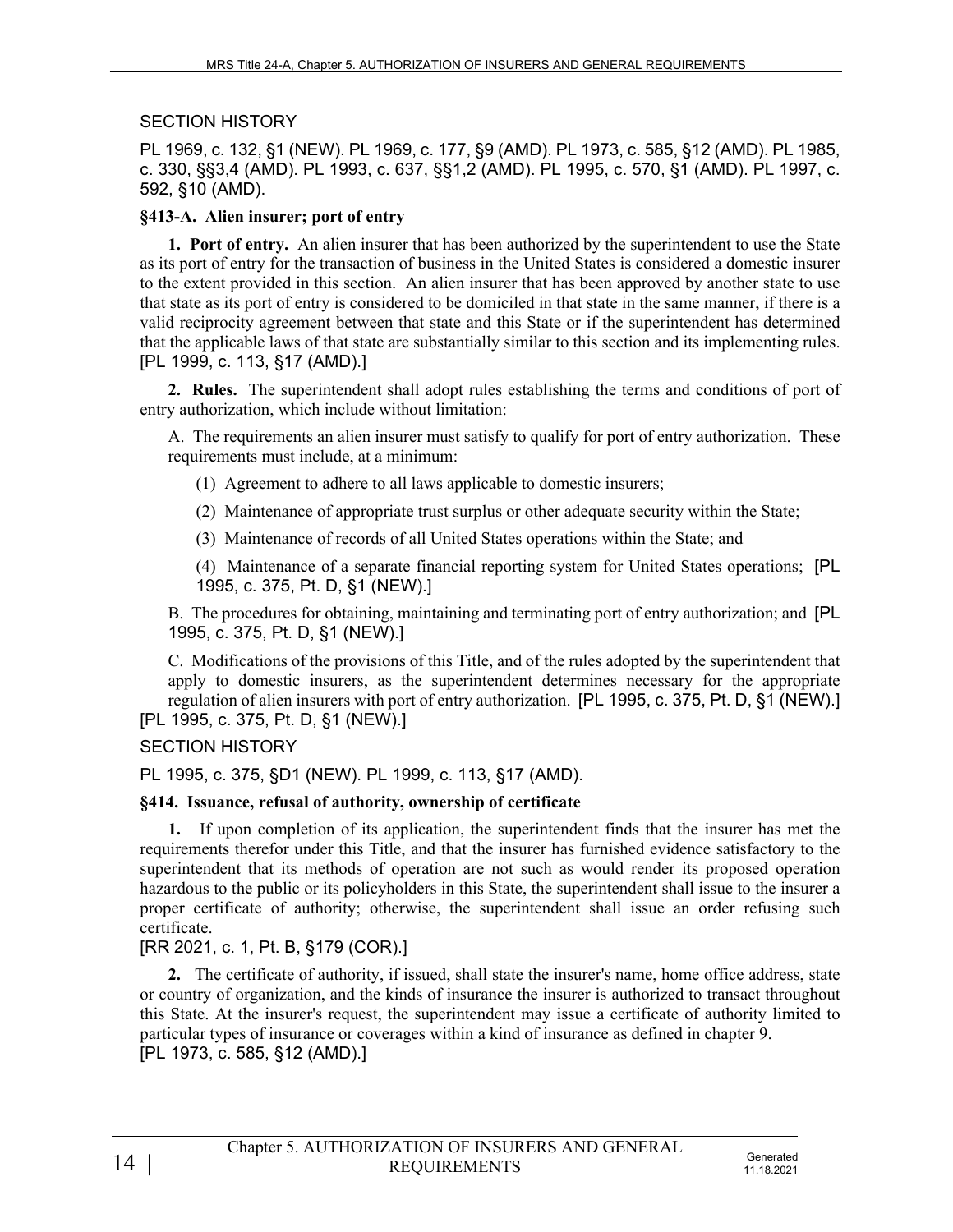**3.** Although issued and delivered to the insurer, the certificate of authority at all times shall be the property of the State of Maine. Upon any expiration, suspension or termination thereof, the insurer shall promptly deliver the certificate to the superintendent.

[PL 1973, c. 585, §12 (AMD).]

**4.** Insurers required to file an annual statement must, as a condition to the issuance or continuance of a certificate of authority, provide the National Association of Insurance Commissioners with all information required for participation in the Insurance Regulatory Information System. This filing must contain the insurer's current annual statement convention blank and, if requested by the superintendent or the National Association of Insurance Commissioners, publicly available financial reports of any affiliated insurers or other entities necessary for analyzing any insurer licensed in this State. Each statement furnished by an insurer must be manually executed by those persons who are required by section 423 to verify an annual statement utilizing the prescribed jurat. Any amendments and addendums to the annual statement subsequently filed with the superintendent must also be filed with the National Association of Insurance Commissioners. Insurers shall provide written certification to the superintendent that they have complied with this subsection when they file their annual statements. This subsection does not apply to any insurer doing business under chapter 51.

In the absence of bad faith, fraud or intentional act, an officer or an employee of the National Association of Insurance Commissioners may not be subject to civil liability for libel, slander or any other cause of action in tort as a result of processing data or other information filed by insurers under this subsection or distribution of reports prepared on the basis of that information to insurance regulatory officials of any state that has subscribed to and used the Insurance Regulatory Information System through the National Association of Insurance Commissioners. Information provided to the superintendent that is held confidential by the National Association of Insurance Commissioners must be held confidential by the superintendent unless that information is relevant to any hearing conducted by the superintendent pursuant to section 229 or an order requiring disclosure is issued by the Superior Court.

## [PL 1991, c. 828, §13 (AMD).]

**5.** The superintendent may require insurers subject to this section to make available any accountant's work papers created during an audit.

A. The superintendent may review the accountant's work papers upon timely notice to the insurer. The superintendent may photocopy or otherwise record the contents of work papers during the review. [PL 1989, c. 846, Pt. C, §3 (NEW); PL 1989, c. 846, Pt. E, §4 (AFF).]

B. Any work papers or copies of work papers under the superintendent's custody or control are confidential and are not subject to public inspection. [PL 1989, c. 846, Pt. C, §3 (NEW); PL 1989, c. 846, Pt. E, §4 (AFF).]

C. The work papers of an insurer's subsidiaries, parent or other corporate affiliates are deemed to be the insurer's work papers to the extent that the work papers reference transactions between the insurer and the subsidiary, parent or corporate affiliate and affect the insurer's final equity determination. [PL 1989, c. 846, Pt. C, §3 (NEW); PL 1989, c. 846, Pt. E, §4 (AFF).]

D. The insurer shall, as a condition of the accountant's engagement, require accountants:

(1) To retain any work papers prepared in connection with an audit of the insurer for at least 6 years after the close of a reporting period; and

(2) To provide the work papers, or a copy, to the insurer at the insurer's request. [PL 1989, c. 846, Pt. C, §3 (NEW); PL 1989, c. 846, Pt. E, §4 (AFF).]

E. For purposes of this subsection, the term "work papers" includes, but is not limited to, schedules, analyses, reconciliations, abstracts, memoranda, narratives, flow charts, copies of company records or other documents prepared or obtained by the accountant and the accountant's employees in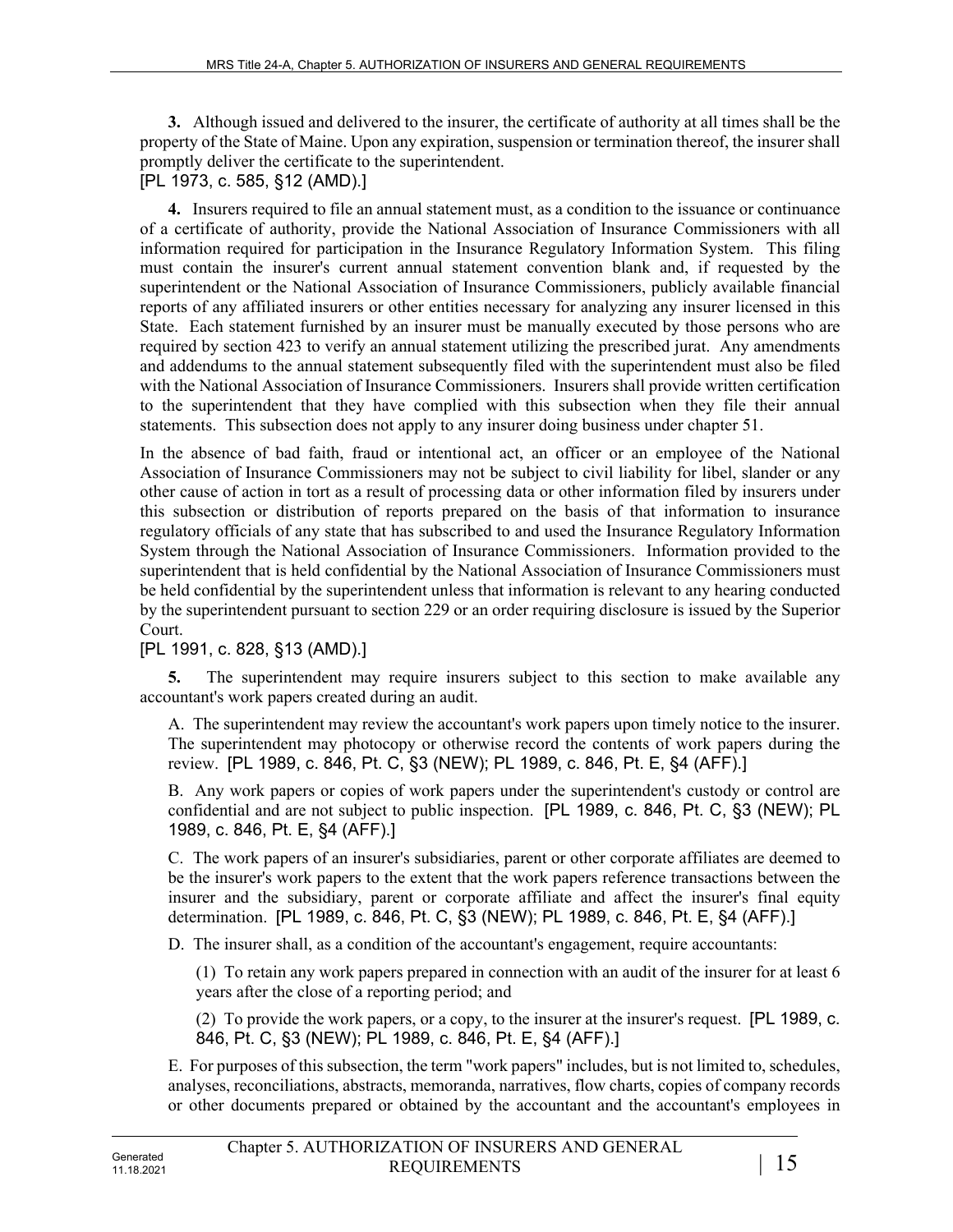conducting the examination of the insurer. [PL 1989, c. 846, Pt. C, §3 (NEW); PL 1989, c. 846, Pt. E, §4 (AFF).]

[PL 1989, c. 846, Pt. C, §3 (NEW); PL 1989, c. 846, Pt. E, §4 (AFF).]

SECTION HISTORY

PL 1969, c. 132, §1 (NEW). PL 1973, c. 585, §12 (AMD). PL 1989, c. 846, §§A,C3,E4 (AMD). PL 1991, c. 828, §13 (AMD). RR 2021, c. 1, Pt. B, §179 (COR).

### **§415. Continuation of certificate of authority**

**1.** A certificate of authority continues in force as long as the insurer is entitled under this Title and until suspended or revoked by the superintendent or terminated at the insurer's request.

A. [PL 1995, c. 544, §3 (RP).]

B. [PL 1995, c. 544, §3 (RP).]

C. [PL 1995, c. 544, §3 (RP).]

[PL 1995, c. 544, §3 (AMD).]

**2.** 

[PL 1995, c. 544, §4 (RP).]

**3.** The superintendent may, upon the insurer's request made within 3 months after suspension, reinstate a certificate of authority that the superintendent suspended due to the insurer's failure to pay the annual fee upon payment by the insurer of the fee for reinstatement specified in section 601. Otherwise the insurer may be granted another certificate of authority only after filing application therefor and meeting all other requirements as for an original certificate of authority in this State. [PL 1997, c. 592, §11 (AMD).]

**4.**  [PL 1997, c. 592, §11 (RP).] **5.**  [PL 1997, c. 592, §11 (RP).] SECTION HISTORY

PL 1969, c. 132, §1 (NEW). PL 1973, c. 585, §12 (AMD). PL 1975, c. 767, §§10,11 (AMD). PL 1977, c. 222, §1 (AMD). PL 1977, c. 694, §398 (AMD). PL 1981, c. 501, §§39,40 (AMD). PL 1995, c. 544, §§3,4 (AMD). PL 1997, c. 592, §11 (AMD).

## **§415-A. Termination of certificate of authority**

An authorized insurer which elects to terminate its license authority in this State, in whole or in part, shall submit a withdrawal plan designed to protect policyholders and claimants which is subject to approval by the superintendent. The insurer shall submit its plan at least 60 days prior to its proposed date of withdrawal. The plan shall include, but not be limited to, requirements and procedures for meeting the insurer's existing contractual obligations, providing security in the event of a subsequent insolvency and meeting any applicable statutory obligations. The plan shall also comply with any further terms and conditions which are prescribed by rules adopted by the superintendent. In order to protect the interest of the people of this State, the superintendent may require the insurer to make a deposit of securities of a nature and type eligible under section 1253, to be held in trust by the treasurer in the name of the superintendent. [PL 1985, c. 330, §5 (NEW).]

If an insurer's license authority is revoked, suspended or otherwise terminated in a manner other than by its election, the superintendent shall issue an order which prescribes terms and conditions related to the license termination which shall, to the extent practicable, conform to the requirements governing withdrawal plans as prescribed by this section and rules promulgated under this section. In

11.18.2021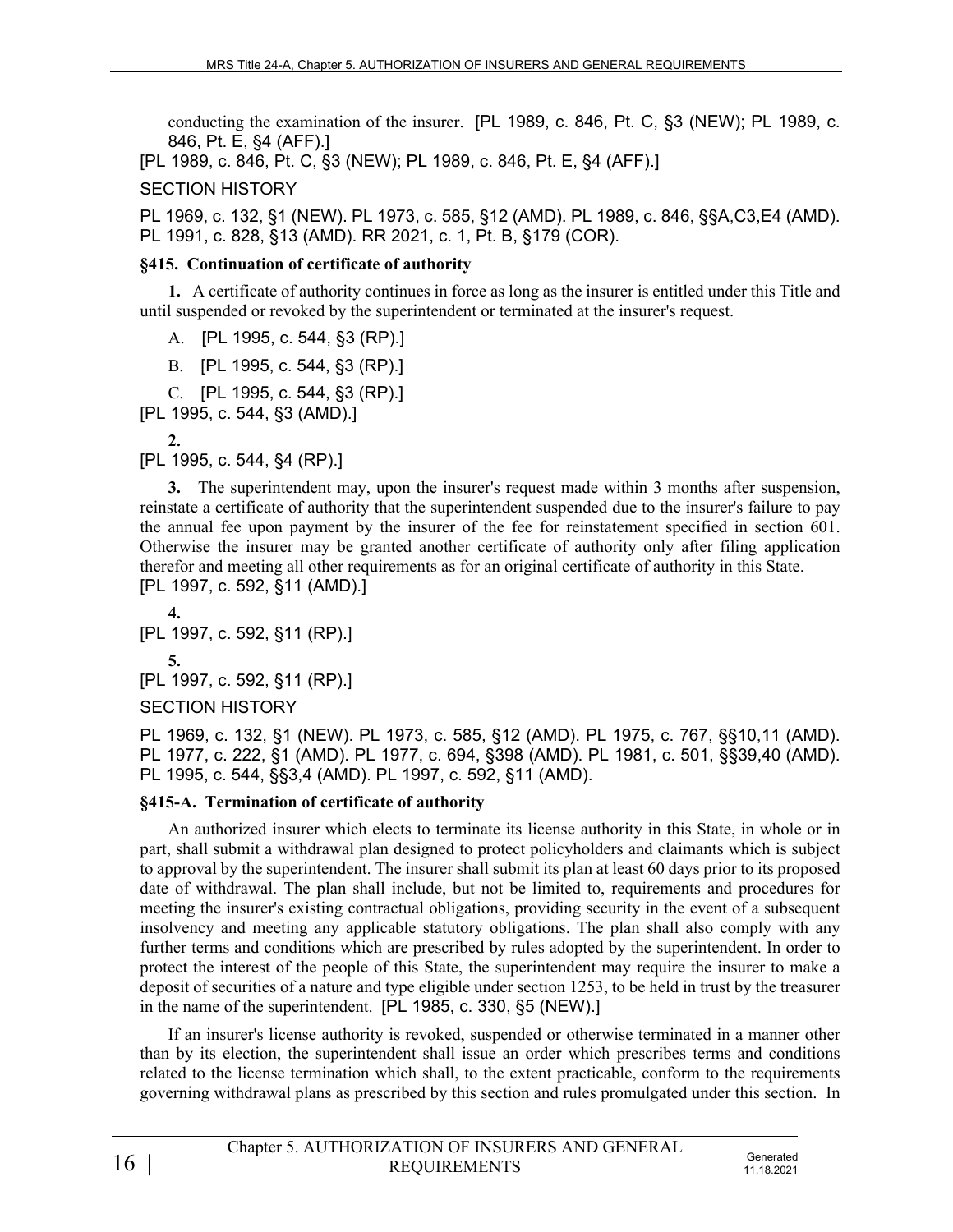the event that an insurer attempts to terminate its license authority in this State without filing a withdrawal plan acceptable to the superintendent, the superintendent shall issue an order prescribing the terms and conditions of the termination. Any order issued pursuant to this section, including an order directing an insurer to produce relevant information, may be enforced as provided by section 214. [PL 1985, c. 330, §5 (NEW).]

#### SECTION HISTORY

PL 1985, c. 330, §5 (NEW).

#### **§416. Petition for suspension or revocation of certificate of authority; mandatory grounds**

**1.** Notwithstanding Title 4, chapter 5, and Title 5, section 10051, the superintendent shall refuse to continue or shall suspend or revoke an insurer's certificate of authority:

A. If such action is required by any provision of this Title; [PL 1983, c. 419, §1 (AMD).]

B. If a foreign insurer and it no longer meets the requirements for a certificate of authority, on account of deficiency of capital or surplus or otherwise; [PL 1983, c. 419, §1 (AMD).]

C. If a domestic insurer and it has failed to cure an impairment of capital or surplus within the time allowed therefor by the superintendent under this Title or is otherwise no longer qualified for the certificate of authority; [PL 1983, c. 419, §1 (AMD).]

D. If the insurer's certificate of authority to transact insurance therein is suspended or revoked by its state of domicile, or state of entry into the United States, if an alien insurer; or [PL 1969, c. 132, §1 (NEW).]

E. For failure of the insurer to pay taxes on its premiums as required by law. [PL 1969, c. 132, §1 (NEW).]

[PL 1999, c. 547, Pt. B, §44 (AMD); PL 1999, c. 547, Pt. B, §80 (AFF).]

**2.** Except in case of insolvency or impairment of required capital or surplus, or suspension or revocation by another state as referred to in subsection 1, paragraph D, the superintendent shall give the insurer at least 20 days notice in advance of any such refusal, suspension or revocation under this section and of the particulars of the reasons therefor. If the insurer requests a hearing thereon within the 20 days, the request automatically stays the superintendent's proposed action until the superintendent's order is made on that hearing. Hearings held pursuant to this subsection must be held in conformity with Title 5, chapter 375, subchapter 4.

[RR 2021, c. 1, Pt. B, §180 (COR).]

**3.** If an action initiated by the superintendent to suspend or revoke an insurer's certificate of authority is based on subsection 1, paragraphs B or C, a sworn statement of financial condition of the insurer signed by an officer of the insurer which indicates that the insurer no longer meets the requirements for a certificate of authority shall be prima facie proof that the requirements for a certificate of authority are not met.

[PL 1983, c. 419, §1 (NEW).]

### SECTION HISTORY

PL 1969, c. 132, §1 (NEW). PL 1971, c. 544, §83 (AMD). PL 1973, c. 585, §12 (AMD). PL 1977, c. 694, §§399,400 (AMD). PL 1983, c. 419, §1 (AMD). PL 1999, c. 547, §B44 (AMD). PL 1999, c. 547, §B80 (AFF). RR 2021, c. 1, Pt. B, §180 (COR).

### **§417. Suspension or revocation of certificate of authority; discretionary and special grounds**

**1.** Notwithstanding Title 4, chapter 5 and Title 5, section 10051, the superintendent may refuse to continue or may suspend or revoke an insurer's certificate of authority if the superintendent finds, after a hearing thereon or upon waiver of hearing by the insurer, that the insurer has violated or failed to comply with any lawful order of the superintendent, or has willfully violated or willfully failed to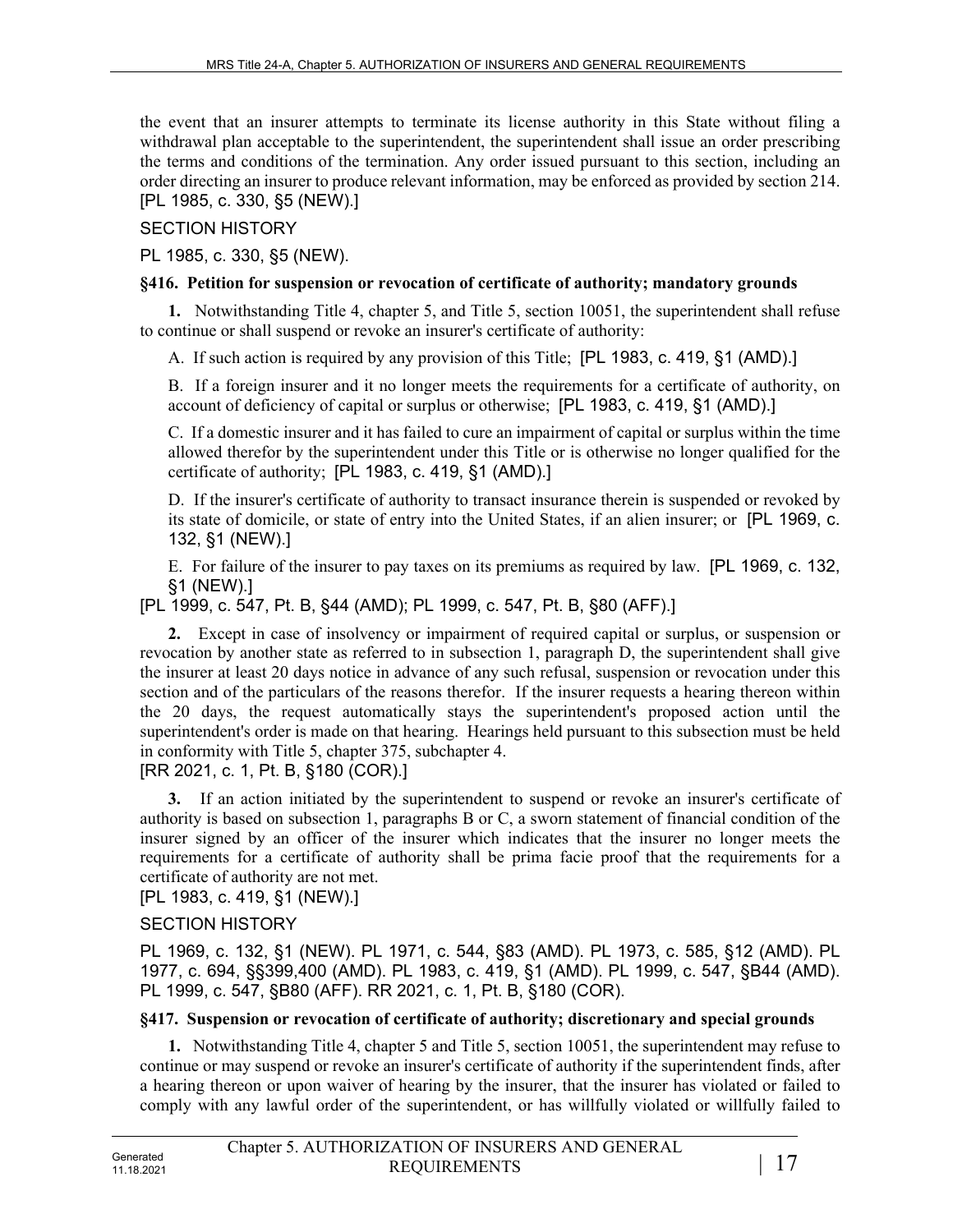comply with any lawful rule of the superintendent, or has violated any provision of this Title other than those for violation of which suspension or revocation is mandatory. [PL 1999, c. 547, Pt. B, §45 (AMD); PL 1999, c. 547, Pt. B, §80 (AFF).]

**2.** The superintendent shall suspend or revoke an insurer's certificate of authority on any of the following grounds, if the superintendent finds after a hearing held in conformity with Title 5, chapter 375, subchapter 4 that the insurer:

A. Is in unsound condition, or is being fraudulently conducted, or is in such condition or using such methods and practices in the conduct of its business as to render its further transaction of insurance in this State currently or prospectively hazardous or injurious to policyholders or to the public; [PL 1983, c. 419, §2 (AMD).]

B. With such frequency as to indicate its general business practice in this State, has without just cause failed to pay, or delayed payment of, claims arising under its policies, whether the claim is in favor of an insured or is in favor of a 3rd person; or, with like frequency, without just cause compels insureds or claimants to accept less than the amount due them or to employ attorneys or to bring suit against the insurer or an insured to secure full payment or settlement of such claims; [RR 2021, c. 1, Pt. B, §181 (COR).]

C. Refuses to be examined, or if its directors, officers, employees or representatives refuse to submit to examination relative to its affairs, or to produce its accounts, records and files for examination by the superintendent when required, or refuse to perform any legal obligation relative to the examination; or [PL 1973, c. 585, §12 (AMD).]

D. Has failed to pay any final judgment rendered against it in this State upon any policy, bond, recognizance or undertaking as issued or guaranteed by it, within 30 days after the judgment became final or within 30 days after dismissal of an appeal before final determination, whichever date is the later. [PL 1969, c. 132, §1 (NEW).]

[RR 2021, c. 1, Pt. B, §181 (COR).]

**3.** Notwithstanding Title 4, chapter 5 and Title 5, section 10051, the superintendent may, without notice or a hearing thereon, immediately suspend the certificate of authority of any insurer as to which proceedings for receivership, conservatorship, rehabilitation or other delinquency proceedings have been commenced against the insurer in any state by the public official charged with supervising the insurance industry in that state. Upon suspending a certificate of authority under this subsection, the superintendent shall promptly schedule a hearing on the matter, to be held within 30 days of the suspension. The superintendent shall make a determination within 30 days after the conclusion of that hearing.

[PL 1999, c. 547, Pt. B, §45 (AMD); PL 1999, c. 547, Pt. B, §80 (AFF).]

## SECTION HISTORY

PL 1969, c. 132, §1 (NEW). PL 1973, c. 585, §12 (AMD). PL 1977, c. 694, §§401-403 (AMD). PL 1983, c. 419, §2 (AMD). PL 1999, c. 547, §B45 (AMD). PL 1999, c. 547, §B80 (AFF). RR 2021, c. 1, Pt. B, §181 (COR).

## **§418. Power to amend, modify or refuse to renew certificates of authority**

Notwithstanding the authority of the District Court, the superintendent may amend, modify or refuse to renew any insurer's certificate of authority for cause pursuant to procedures in conformity with the Maine Administrative Procedure Act, Title 5, chapter 375, subchapter IV. [PL 1983, c. 419, §3 (AMD); PL 1999, c. 547, Pt. B, §78 (AMD); PL 1999, c. 547, Pt. B, §80 (AFF).]

SECTION HISTORY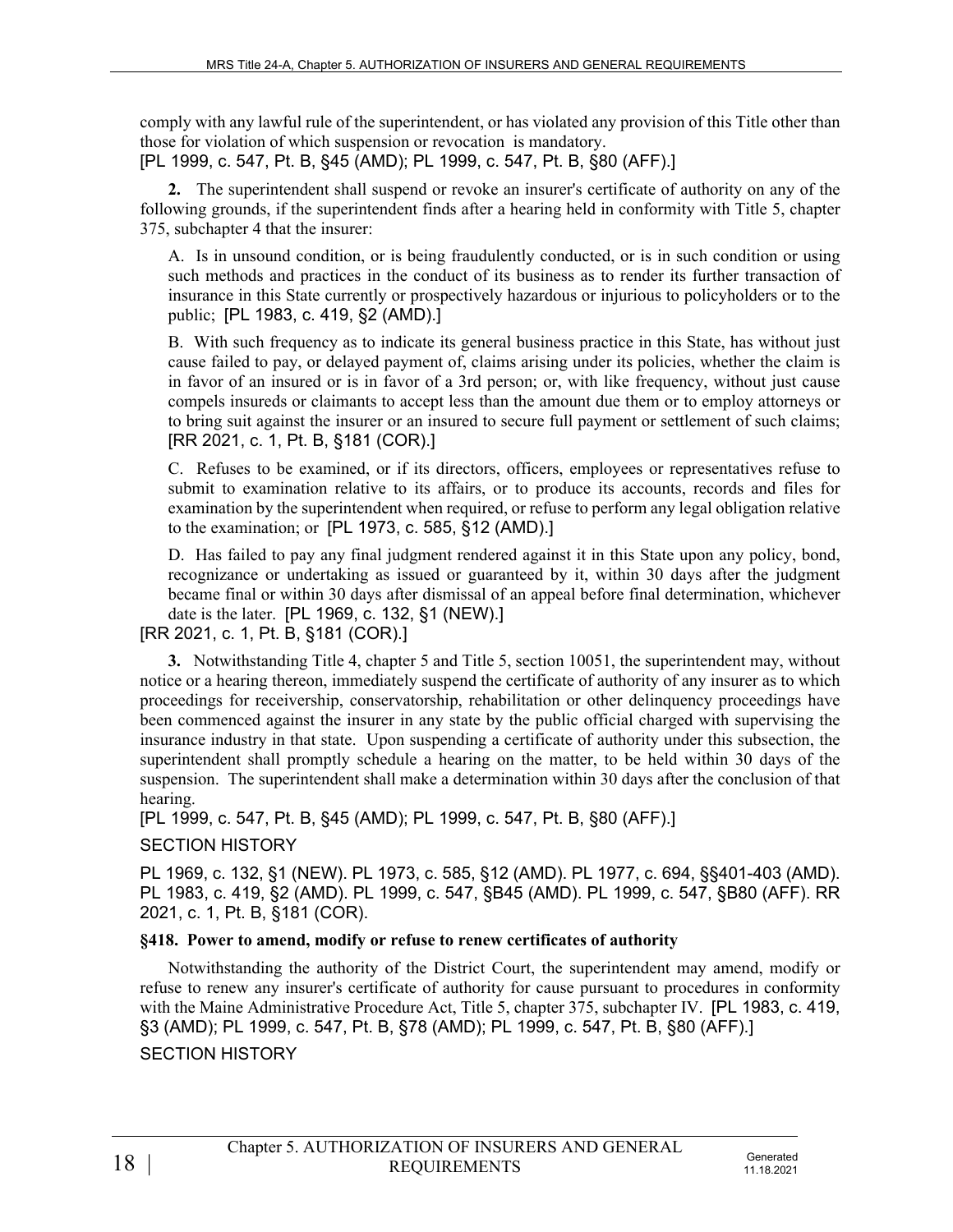PL 1969, c. 132, §1 (NEW). PL 1969, c. 177, §10 (AMD). PL 1973, c. 585, §12 (AMD). PL 1977, c. 694, §404 (RPR). PL 1983, c. 419, §3 (AMD). PL 1999, c. 547, §B78 (AMD). PL 1999, c. 547, §B80 (AFF).

#### **§418-A. Order, notice of suspension or, revocation; publication; effect upon agents' authority**

**1.** All suspensions or revocations of, or refusals to continue, an insurer's certificate of authority shall be by the superintendent's order, given to the insurer by personal delivery or by certified or registered mail, addressed to the insurer at its last address of record with the superintendent. Notice by mail shall be deemed given when so mailed.

[PL 1983, c. 419, §4 (NEW).]

**2.** Upon issuance of the order, the superintendent shall forthwith give notice thereof to the insurer's agents in this State of record in the bureau, and shall likewise suspend or revoke the authority of those agents to represent the insurer.

[PL 1983, c. 419, §4 (NEW).]

SECTION HISTORY

PL 1983, c. 419, §4 (NEW).

#### **§419. Duration of suspension; insurer's obligation during suspension period; reinstatement**

**1.** The suspension of an insurer's certificate of authority must be for such period as the superintendent specifies in the order of suspension. During the suspension period, the superintendent may rescind or shorten the suspension period by further order. The superintendent may reinstate the insurer's certificate of authority upon written request of the insurer if the superintendent finds that the causes of the suspension are no longer continuing and that the insurer is otherwise in compliance with the requirements of this Title.

[PL 1995, c. 570, §2 (AMD).]

**2.** During the suspension period, the insurer shall not solicit or write any new business in this State, but shall file its annual statement, pay fees, licenses and taxes as required under this Title, and may service its business already in force in this State, as if the certificate of authority had continued in full force.

### [PL 1983, c. 419, §5 (AMD).]

**3.** Upon expiration of the suspension period, if within that period the certificate of authority has not terminated, the insurer's certificate of authority shall reinstate unless the superintendent finds that the causes of the suspension are continuing, or that the insurer is otherwise not in compliance with the requirements of this Title.

[PL 1983, c. 419, §5 (AMD).]

**4.** Upon reinstatement of the insurer's certificate of authority, the authority of its agents in this State to represent the insurer shall likewise reinstate. The superintendent shall promptly notify the insurer and its agents in this State, of record in the bureau, of that reinstatement. [PL 1983, c. 419, §5 (AMD).]

### SECTION HISTORY

PL 1969, c. 132, §1 (NEW). PL 1973, c. 585, §12 (AMD). PL 1977, c. 694, §§405,406 (AMD). PL 1983, c. 419, §5 (AMD). PL 1995, c. 570, §2 (AMD).

### **§420. General corporation laws inapplicable to foreign insurers**

The general corporation laws of this State shall not apply as to foreign insurers holding certificates of authority to transact insurance in this State. [PL 1969, c. 132, §1 (NEW).]

SECTION HISTORY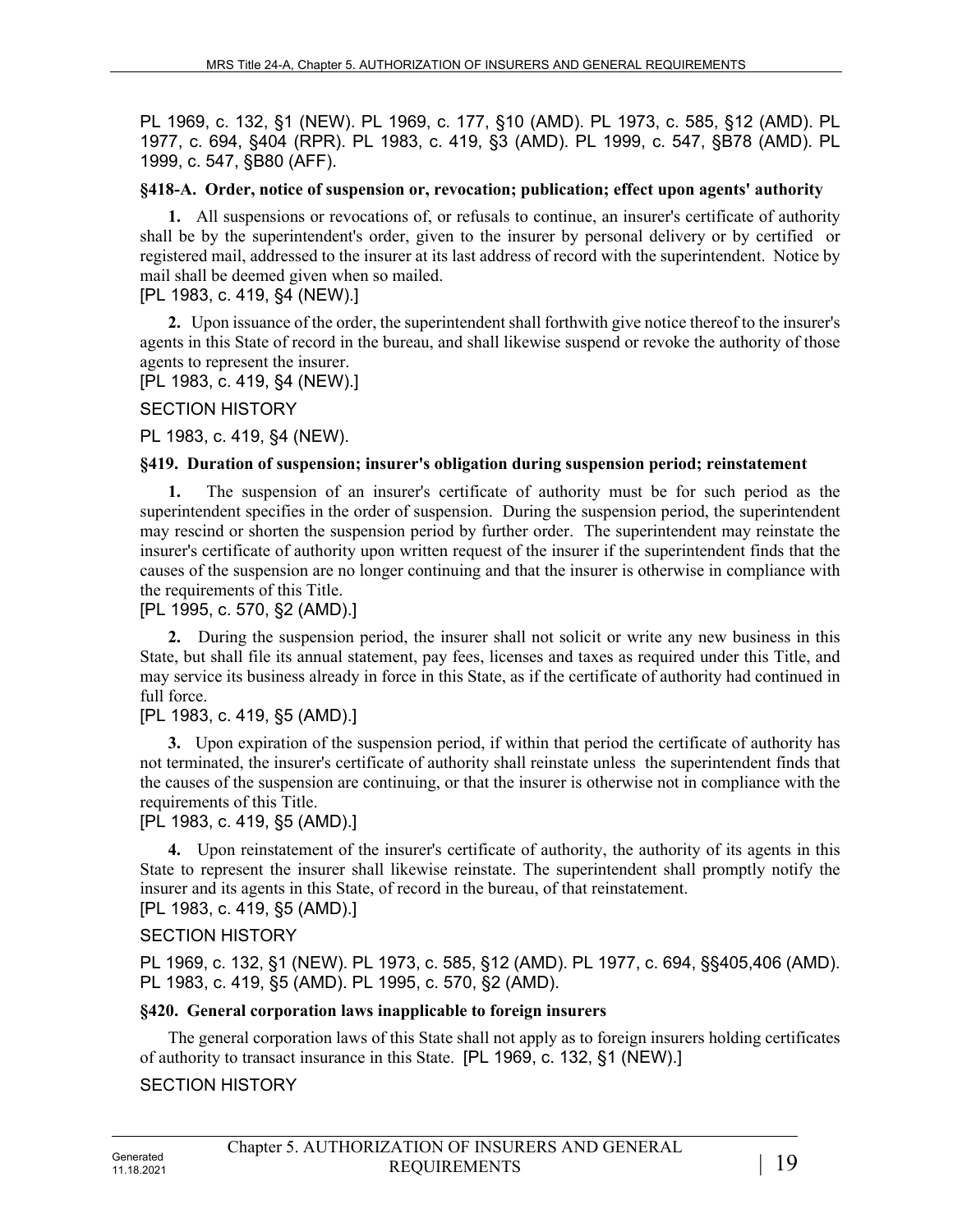PL 1969, c. 132, §1 (NEW).

### **§421. Superintendent process agent for insurers**

**1.** Before the superintendent authorizes it to transact insurance in this State, each insurer shall appoint an agent to receive service of legal process issued against the insurer in this State. The insurer shall file with the superintendent a copy of the appointment. The notice to the superintendent must be accompanied by a copy of a resolution of the board of directors or like governing body of the insurer, if an incorporated insurer, showing that those officers who executed the appointment were duly authorized to do so on behalf of the insurer. The registered agent must consent to the appointment. [PL 1997, c. 592, §12 (AMD).]

 $1-A$ . [MRSA T. 24-A §421, sub-§1-A (RP).]

**2.** 

[PL 1997, c. 457, §12 (RP).]

**3.** Service of process against a foreign or alien insurer may be made only by service thereof upon the attorney appointed by the insurer.

[PL 1997, c. 457, §13 (AMD).]

**4.** Service of such process against a domestic insurer may be made as provided hereunder, or in any other manner provided by law.

[PL 1969, c. 132, §1 (NEW).]

**5.** At the time of application for a certificate of authority the insurer shall file the appointment with the superintendent, together with designation of the person to whom process against it served upon the appointed agent is to be forwarded. The insurer may change such designation by a new filing. [PL 1997, c. 592, §13 (AMD).]

**6.** A copy of such appointment, certified by the superintendent, shall be received in evidence in all courts of this State.

### [PL 1973, c. 585, §12 (AMD).]

**7.** Any person or entity required by Title 24 or this Title to appoint an agent for service of process who does not have a valid appointment on file with the superintendent or required by applicable law to appoint the superintendent as agent for service of process is deemed to have appointed the superintendent as agent for service of process, and process may be served within this State in the same manner as provided in section 2105. This subsection does not relieve that person or entity from any requirement to appoint an agent for service of process or from the applicable penalties for failure to comply with that requirement.

[PL 2013, c. 238, Pt. E, §1 (AMD).]

## SECTION HISTORY

PL 1969, c. 132, §1 (NEW). PL 1973, c. 585, §12 (AMD). PL 1997, c. 457, §§10-14 (AMD). PL 1997, c. 592, §§12, 13 (AMD). PL 1999, c. 113, §18 (AMD). PL 2013, c. 238, Pt. E, §1 (AMD).

## **§422. Serving process**

## **(REPEALED)**

SECTION HISTORY

PL 1969, c. 132, §1 (NEW). PL 1973, c. 585, §12 (AMD). PL 1997, c. 457, §15 (RP).

# **§423. Annual statement**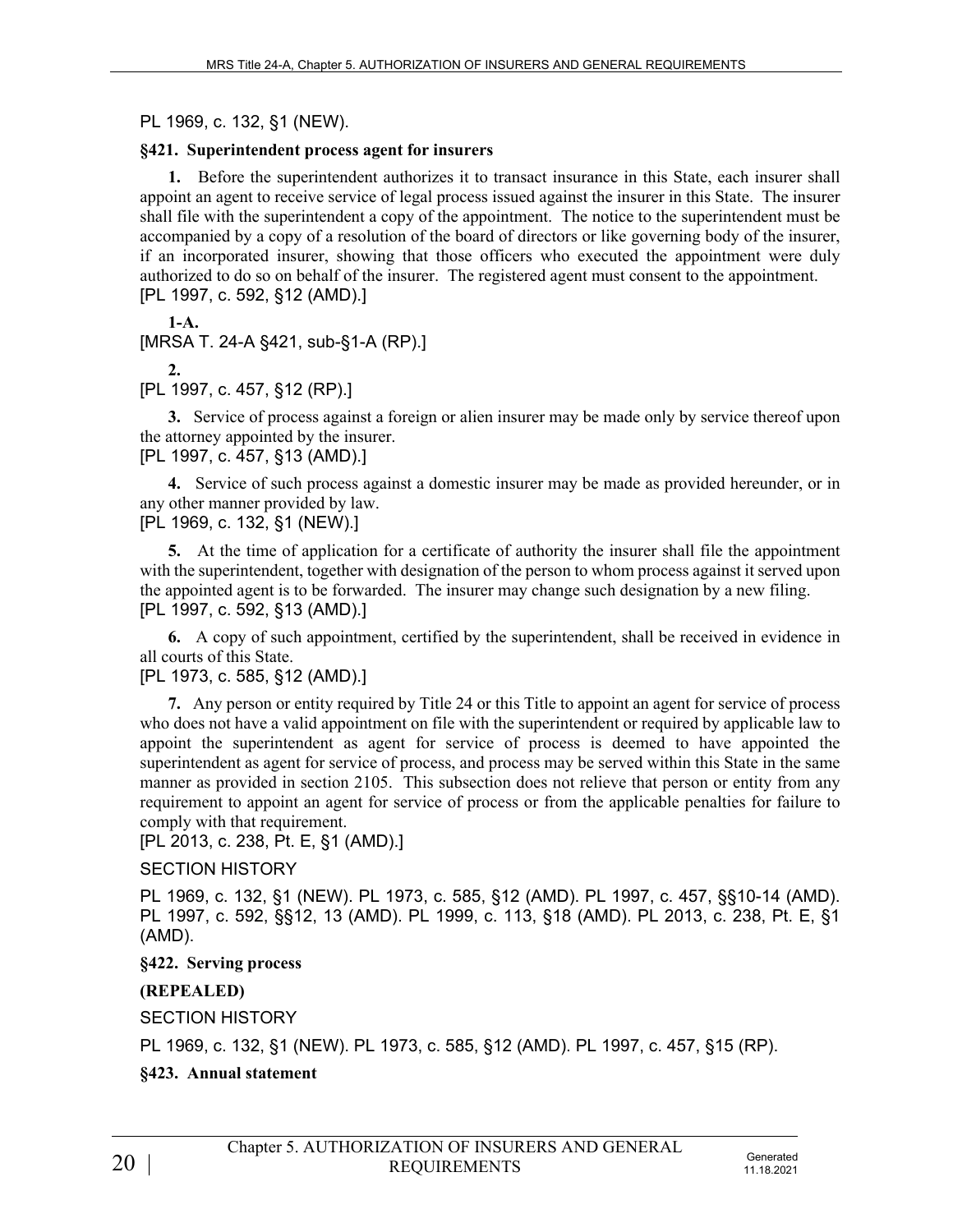**1.** Each authorized insurer shall annually on or before March 1st, or within any reasonable extension of time that the superintendent for good cause may have granted on or before such March 1st, file with the superintendent a full and true statement of its financial condition, transactions and affairs as of December 31st preceding. The statement must be on an annual statement blank of the National Association of Insurance Commissioners, be prepared in accordance with the association's annual statement instructions, and follow practices and procedures prescribed by the association's accounting practices and procedures manual, with any useful or necessary modification or adaptation thereof and as supplemented by additional information required by the superintendent. The statement must be verified by the oath of the insurer's president or vice-president, and secretary or actuary as applicable, or in the absence of the foregoing, by 2 other principal officers; or if a reciprocal insurer, by the oath of the attorney-in-fact or its like officers if a corporation. [PL 1993, c. 313, §16 (AMD).]

**2.** The statement of an alien insurer shall be verified by its United States manager or other officer duly authorized, and shall relate only to the insurer's transactions and affairs in the United States unless the superintendent requires otherwise. If the superintendent requires a statement as to such an insurer's affairs throughout the world, the insurer shall file such statement with the superintendent as soon as reasonably possible.

#### [PL 1973, c. 585, §12 (AMD).]

**3.** The superintendent may refuse to continue, or may suspend or revoke, the certificate of authority of any insurer failing to file its annual statement when due. [PL 1973, c. 585, §12 (AMD).]

**4.** Before August 10th, and at the same time the insurer makes payment for its annual assessment, the insurer shall pay the fee for filing its annual statement as prescribed by section 601 (fee schedule). [PL 1995, c. 544, §5 (AMD).]

**5.** The superintendent may adopt rules that prescribe accounting standards applicable to statements filed pursuant to this section. These rules may permit or require any class or classes of insurers domiciled or authorized to do business in this State to conform its financial presentations to the standards of preparation prescribed in the accounting practices and procedures manual of the National Association of Insurance Commissioners.

[PL 1991, c. 828, §14 (NEW).]

### SECTION HISTORY

PL 1969, c. 132, §1 (NEW). PL 1973, c. 585, §12 (AMD). PL 1991, c. 828, §14 (AMD). PL 1993, c. 313, §16 (AMD). PL 1995, c. 544, §5 (AMD).

### **§423-A. Interim financial reporting requirements**

**1. Quarterly statement.** No later than the 15th day of the 2nd month following the close of any calendar quarter, except the 4th quarter, an authorized insurer that is subject to the requirements of section 423 shall file a quarterly statement of financial condition with the superintendent. [PL 2017, c. 169, Pt. A, §4 (AMD).]

**2. Form and content.** The quarterly statement must be in the form prescribed by the National Association of Insurance Commissioners and must be prepared in accordance with the association's quarterly statement instructions.

[PL 2017, c. 169, Pt. A, §4 (AMD).]

**3. Verification.** The report must be verified by the oath of the insurer's president or vice-president, and the secretary or actuary as applicable, or in the absence of the foregoing, by 2 other principal officers; or if a reciprocal insurer, by the oath of the attorney-in-fact or its like officers if a corporation. [PL 2017, c. 169, Pt. A, §4 (AMD).]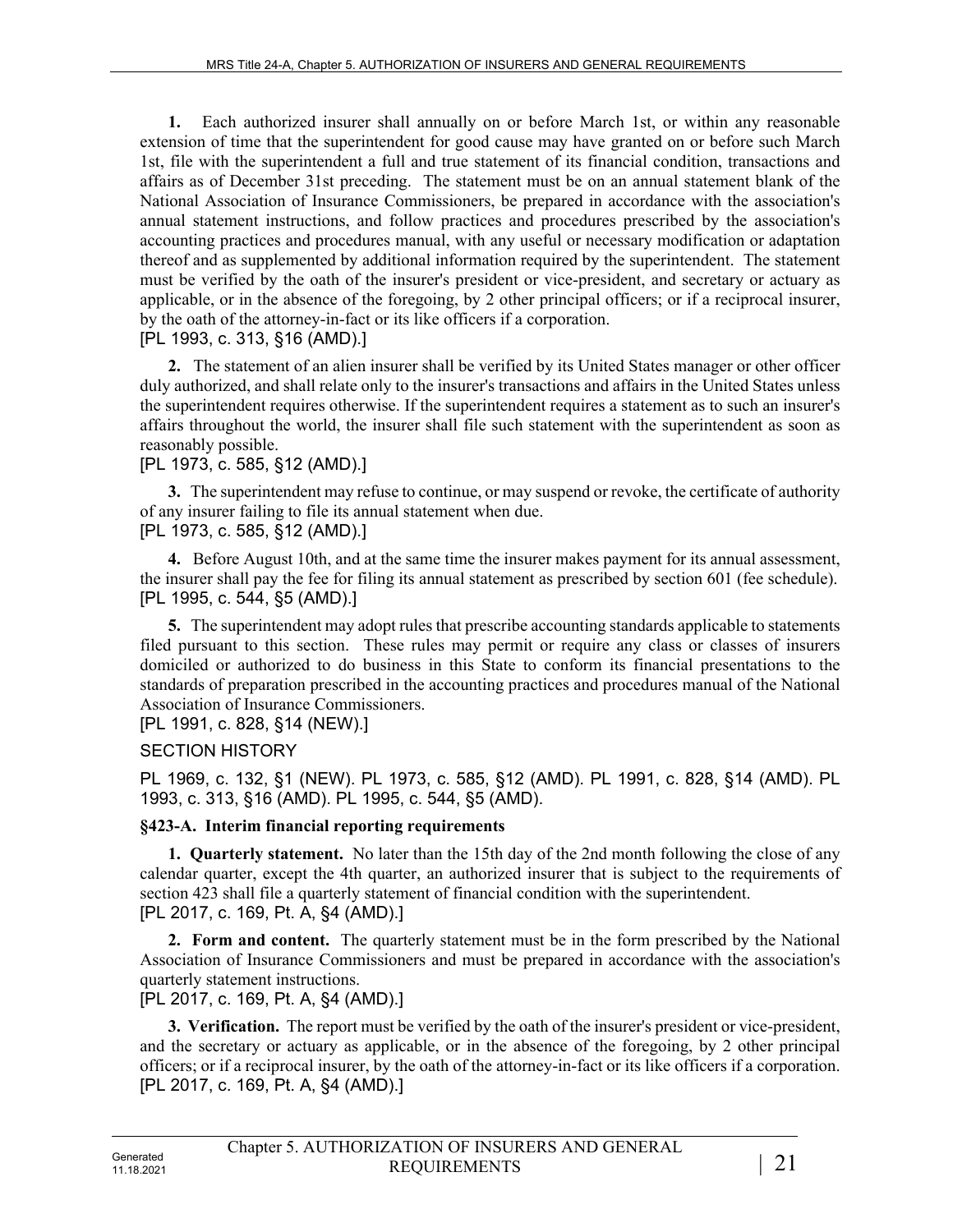**4. Supplemental reporting.** Upon the superintendent's request, the insurer shall file periodic reports of financial condition on a monthly basis, or at other intervals prescribed by the superintendent, in such form and containing such information as the superintendent prescribes.

[PL 2017, c. 169, Pt. A, §4 (NEW).]

### SECTION HISTORY

PL 1985, c. 330, §6 (NEW). PL 2017, c. 169, Pt. A, §4 (AMD).

### **§423-B. Periodic financial reports of insurer-controlled health maintenance organizations**

An authorized insurer that controls and operates a health maintenance organization as a division or line of business shall file on a continuing basis any additional periodic financial reports required by the superintendent by rule. [PL 1993, c. 702, Pt. A, §8 (NEW).]

### SECTION HISTORY

PL 1993, c. 702, §A8 (NEW).

### **§423-C. Reports of material transactions**

**1. Report required.** Every domestic insurer must file a report with the superintendent, on or before the 15th day of each month, if it has engaged in a material investment or reinsurance transaction during the preceding month that has not already been separately reported to the superintendent or submitted to the superintendent for prior review.

[PL 1995, c. 375, Pt. A, §1 (NEW).]

**2. Material transactions defined.** As used in this section, unless the context otherwise indicates, the following terms have the following meanings.

A. "Material investment transaction" means an acquisition or disposition of an asset or the aggregate of a series of related acquisitions or related dispositions during a 30-day period that is nonrecurring, not in the ordinary course of business and involving more than 5% of the reporting insurer's total admitted assets as reported in its most recent statutory statement filed with the superintendent. Asset acquisitions and dispositions include without limitation a purchase, sale, lease, exchange, merger, consolidation, succession, mortgage, hypothecation, assignment, whether for the benefit of creditors or otherwise, abandonment or destruction. Asset acquisition does not include the construction or development of real property for the use of the reporting insurer or the acquisition of materials for such construction or development. [PL 1995, c. 375, Pt. A, §1 (NEW).]

B. "Material reinsurance transaction" means:

(1) A transaction involving property and casualty business, including accident and health business written by a property and casualty insurer, that involves more than 50% of either the insurer's total ceded written premium or the insurer's total ceded indemnity and loss adjustment reserves;

(2) A transaction involving life, annuity or accident and health business that causes a change, either positive or negative, in the current total reserve credit taken for all life, annuity and accident and health business of more than 50% from the total reserve credit taken for such business in the insurer's most recent annual statement. "Total reserve credit" includes reserve credit taken for unearned premiums, reserve credit taken other than for unearned premiums and amounts recoverable on paid and unpaid losses for all reinsurance ceded;

(3) Any transaction in which either:

(a) An authorized reinsurer representing more than 10% of the insurer's total reserve credit for business ceded is replaced by one or more unauthorized reinsurers; or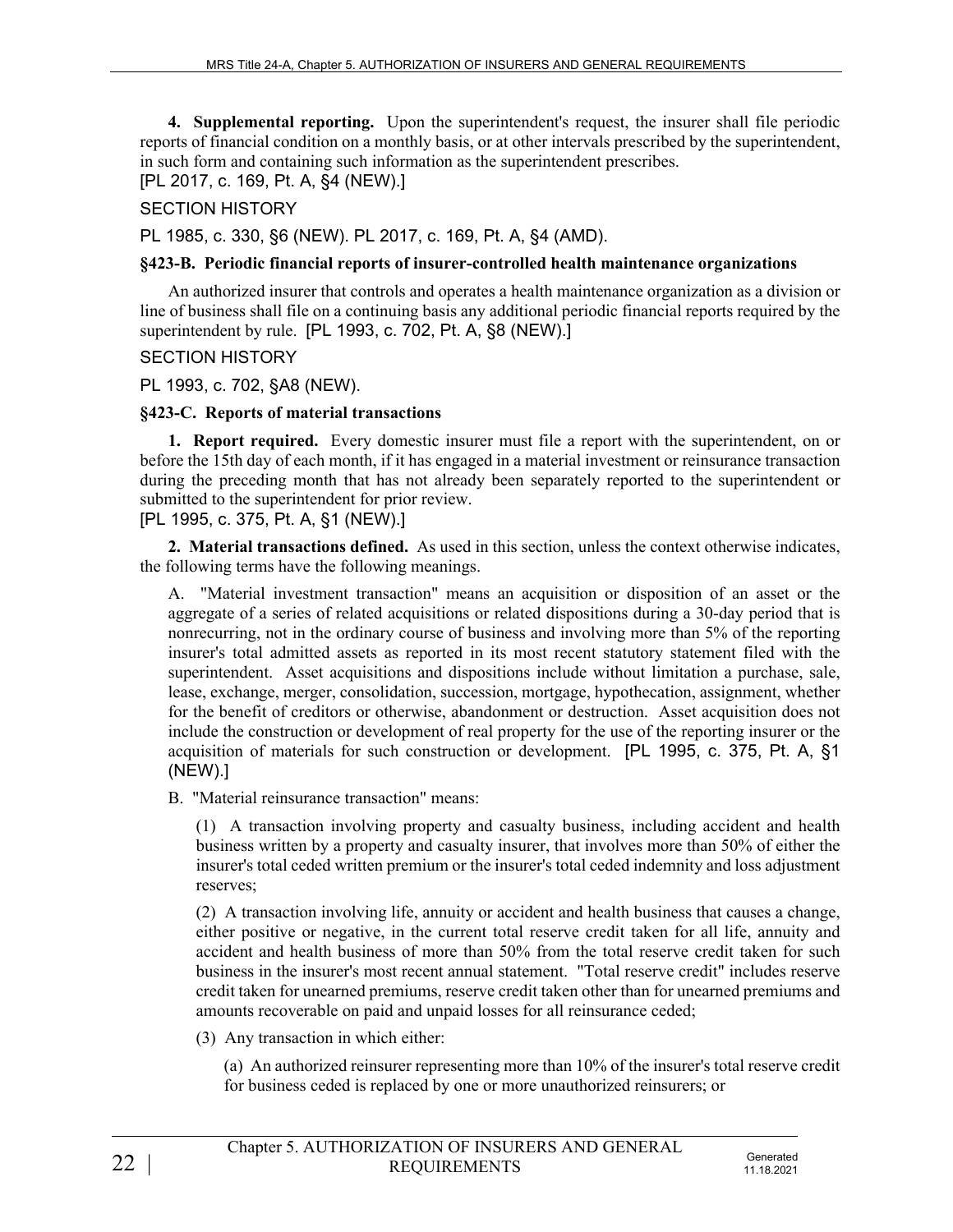(b) Previously established collateral requirements have been reduced or waived for one or more unauthorized reinsurers representing collectively more than 10% of the insurer's total reserve credit for business ceded; or

(4) Transactions otherwise falling within the scope of this paragraph do not need to be reported if:

(a) In the case of a property and casualty insurer, the insurer's total ceded written premium represents, on an annualized basis, less than 10% of its total written premium for direct and assumed business;

(b) In the case of a life, annuity and accident and health insurer, the total reserve credit taken for business ceded represents, on an annualized basis, less than 10% of the statutory reserve requirement before any cession; or

(c) The transaction falls within the scope of a previously reported reinsurance agreement. [RR 1995, c. 2, §51 (COR).]

#### [RR 1995, c. 2, §51 (COR).]

**3. Reporting procedures.** Reports for material investment transactions and material reinsurance transactions must follow the following procedures.

- A. A report of a material investment transaction must include the following information:
	- (1) Date of the transaction;
	- (2) Manner of acquisition or disposition;
	- (3) Description of the assets involved;
	- (4) Nature and amount of the consideration given or received;
	- (5) Purpose of or reason for the transaction;
	- (6) Manner by which the amount of consideration was determined;
	- (7) Gain or loss recognized or realized as a result of the transaction; and

(8) Name of the person from whom the assets were acquired or to whom they were disposed. [PL 1995, c. 375, Pt. A, §1 (NEW).]

B. A report of a material reinsurance transaction must include the following information:

(1) Effective date of the nonrenewal, cancellation or revision of the reinsurance agreement affected by the transaction;

(2) The description of the transaction with an identification of the initiator of the transaction;

(3) Purpose of or reason for the transaction; and

(4) If applicable, the identity of the replacement reinsurers. [PL 1995, c. 375, Pt. A, §1 (NEW).]

C. Material transactions must be reported on a nonconsolidated basis unless the insurer is part of a consolidated group of insurers that uses a pooling arrangement of 100% reinsurance agreement that affects the solvency and integrity of the insurer's reserves, and the insurer has ceded substantially all of its direct and assumed business to the pool. An insurer is considered to have ceded substantially all of its direct and assumed business to a pool if the insurer has less than \$1,000,000 total direct and assumed written premiums during a calendar year that are not subject to a pooling arrangement and the net income of the business not subject to the pooling arrangement represents less than 5% of the insurer's capital and surplus. [PL 1995, c. 375, Pt. A, §1 (NEW).] [PL 1995, c. 375, Pt. A, §1 (NEW).]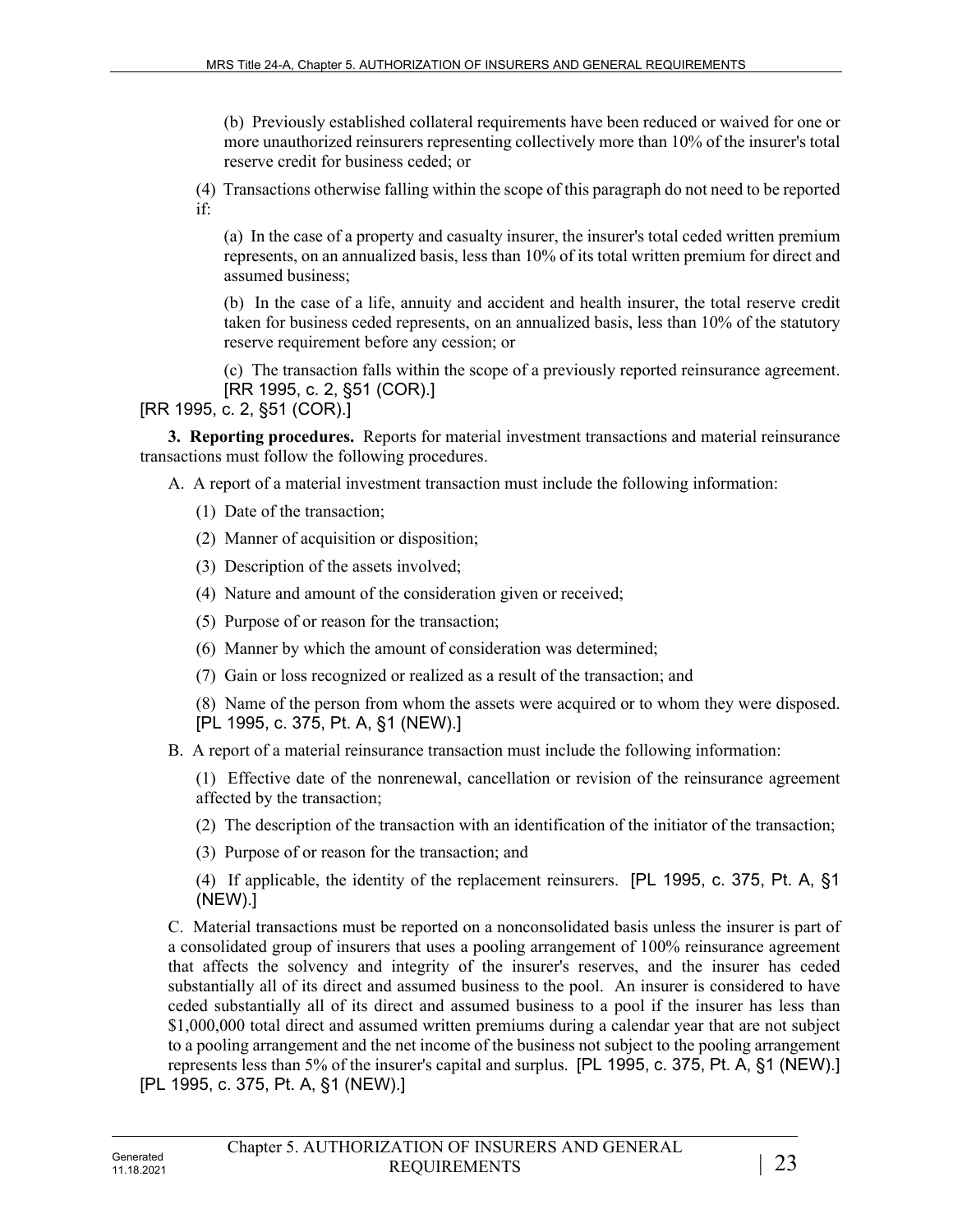**4. Confidentiality.** All reports obtained by or disclosed to the superintendent pursuant to this section are confidential, are not subject to subpoena and may not be made public by the superintendent, the National Association of Insurance Commissioners or any other person, except to insurance departments of other states, without the prior written consent of the insurer to which it pertains. If the superintendent, after giving the insurer that would be affected notice and an opportunity for hearing, determines that publication is in the interest of policyholders, shareholders or the public, the superintendent may publish all or any part of a report in the manner the superintendent determines to be appropriate.

[PL 1995, c. 375, Pt. A, §1 (NEW).]

### SECTION HISTORY

RR 1995, c. 2, §51 (COR). PL 1995, c. 375, §A1 (NEW).

### **§423-D. Annual report supplement**

**1. Annual report supplement required.** Each health insurer and health maintenance organization shall file an annual report supplement on or before March 1st of each year, or within any reasonable extension of time that the superintendent for good cause may have granted on or before March 1st. The superintendent shall adopt rules regarding specifications for the annual report supplement. The annual report supplements must provide the public with general, understandable and comparable financial information relative to the in-state operations and results of authorized insurers and health maintenance organizations. Such information must include, but is not limited to, medical claims expense, administrative expense and underwriting gain for each line segment of the market in this State in which the insurer participates. The annual report supplements must contain sufficient detail for the public to understand the components of cost incurred by authorized health insurers and health maintenance organizations as well as the annual cost trends of these carriers. The superintendent shall develop standardized definitions of each reported measure. Rules adopted pursuant to this section are routine technical rules as defined in Title 5, chapter 375, subchapter 2‑A. [PL 2003, c. 469, Pt. E, §2 (NEW).]

**2. Exemption.** If an insurer is engaged in the type of health insurance business identified as an exception to the definition of health insurance in section 704, subsection 2 and is not engaged in health insurance in this State as defined in that section, then the insurer is not subject to the requirements of this section for the filing of annual report supplements.

[PL 2003, c. 469, Pt. E, §2 (NEW).]

SECTION HISTORY

PL 2003, c. 469, §E2 (NEW).

**§423-E. Report to Legislature**

### **(REPEALED)**

SECTION HISTORY

PL 2007, c. 629, Pt. A, §2 (NEW). PL 2011, c. 90, Pt. B, §3 (RP). PL 2011, c. 90, Pt. B, §10 (AFF).

### **§423-F. Own risk and solvency assessment**

**1. General requirement.** A domestic insurer that is not subject to registration under section 222, subsection 8 shall comply with the requirements of section 222, subsection 8, paragraph  $B-3$  if the requirements of that paragraph would apply if the insurer were subject to registration. The superintendent is considered the insurer's lead regulator for purposes of this section. [PL 2013, c. 238, Pt. A, §30 (NEW); PL 2013, c. 238, Pt. A, §34 (AFF).]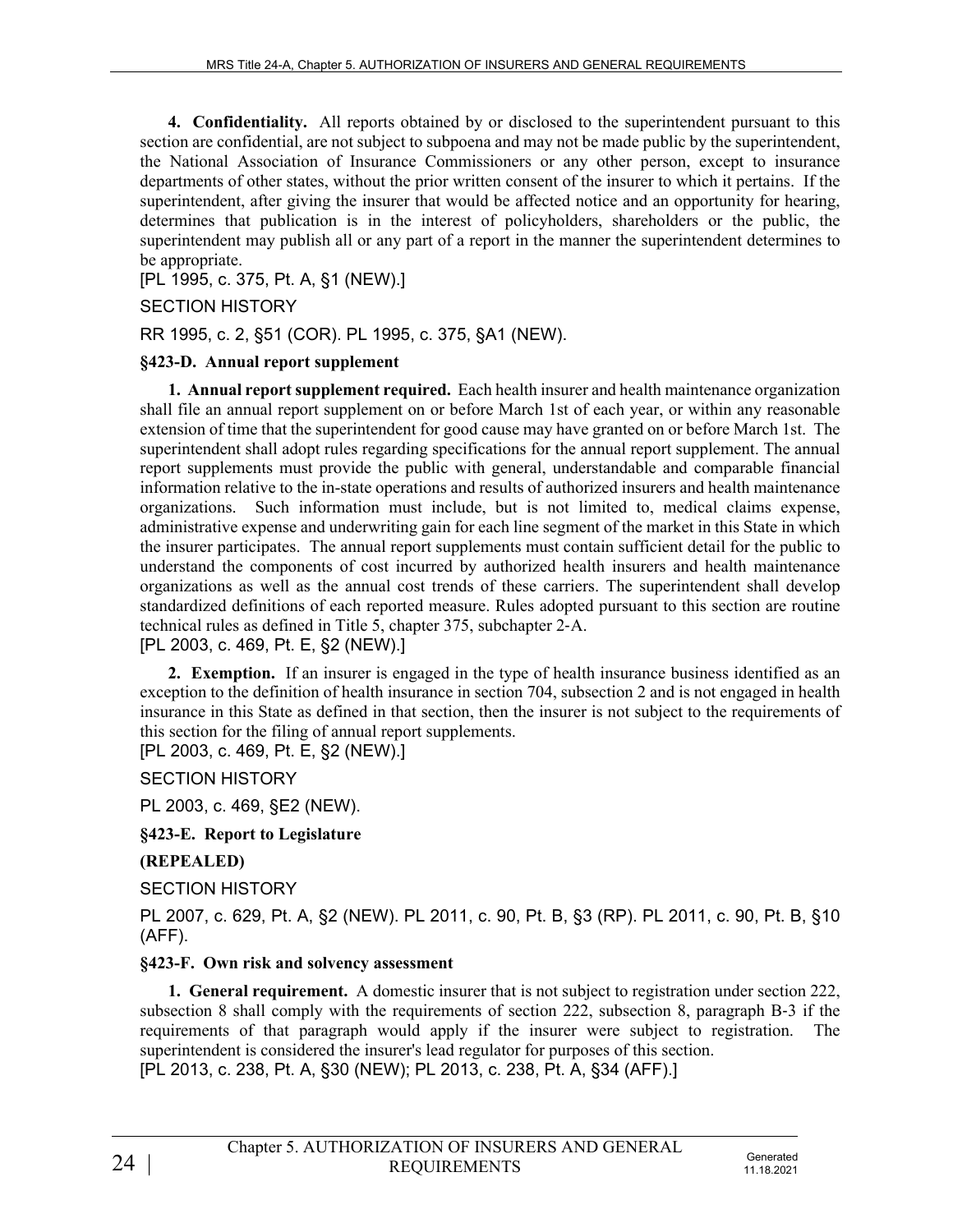**2. Confidentiality.** All documents prepared or filed pursuant to this section are confidential to the same extent and subject to the same terms and procedures as if they were prepared or filed pursuant to section 222, subsection 8, paragraph B-3.

[PL 2013, c. 238, Pt. A, §30 (NEW); PL 2013, c. 238, Pt. A, §34 (AFF).]

SECTION HISTORY

PL 2013, c. 238, Pt. A, §30 (NEW). PL 2013, c. 238, Pt. A, §34 (AFF).

### **§423-G. Corporate governance annual disclosure**

**1. Definitions.** As used in this section, unless the context otherwise indicates, the following terms have the following meanings.

A. "Corporate governance annual disclosure" or "CGAD" means a confidential report filed by an insurer or insurance group pursuant to this section. [PL 2017, c. 169, Pt. A, §5 (NEW).]

B. "Domestic insurance carrier" means an insurance company, health maintenance organization, fraternal benefit society, nonprofit hospital or medical service organization or nonprofit health plan domiciled in this State. [PL 2017, c. 169, Pt. A, §5 (NEW).]

C. "Insurance group" means the insurance carriers and affiliates included within a domestic insurance carrier's insurance holding company system as defined in section 222, subsection 2, paragraph C. [PL 2017, c. 169, Pt. A, §5 (NEW).]

D. "Lead state," with respect to an insurance group, means the state designated as the lead state for the insurance group as determined by the procedures outlined in the most recent financial analysis handbook adopted by the NAIC, except that if the designated lead state does not have a corporate governance disclosure law substantially similar to this section, the superintendent shall designate this State or another state with a substantially similar law as the lead state for purposes of this section. [PL 2017, c. 169, Pt. A, §5 (NEW).]

E. "NAIC" means the National Association of Insurance Commissioners or its successor organization of insurance regulators. [PL 2017, c. 169, Pt. A, §5 (NEW).] [PL 2017, c. 169, Pt. A, §5 (NEW).]

**2. Disclosure requirement.** This subsection governs corporate governance annual disclosure filings.

A. A domestic insurance carrier shall file a corporate governance annual disclosure in accordance with this subsection no later than June 1st of each calendar year. The carrier's insurance group may file the CGAD on behalf of the carrier.

(1) If the CGAD is completed at the insurance group level, and this State is not the group's lead state, the CGAD must be filed with the chief insurance regulator of the lead state in accordance with the laws of the lead state, and a copy must be filed with the superintendent if requested by the superintendent.

(2) If the CGAD is completed at the legal entity level or if this State is the group's lead state, the CGAD must be filed with the superintendent. [PL 2017, c. 169, Pt. A, §5 (NEW).]

B. The CGAD must contain the information described in subsection 3, paragraph B and must include a signature of the domestic insurance carrier or insurance group's chief executive officer or corporate secretary attesting to the best of that individual's belief and knowledge that the domestic insurance carrier has implemented the corporate governance practices and that a copy of the CGAD has been provided to the domestic insurance carrier's board of directors or the appropriate committee thereof. [PL 2017, c. 169, Pt. A, §5 (NEW).]

C. A CGAD may provide information regarding corporate governance at the level of the group's ultimate controlling parent or intermediate holding company, at the individual legal entity level or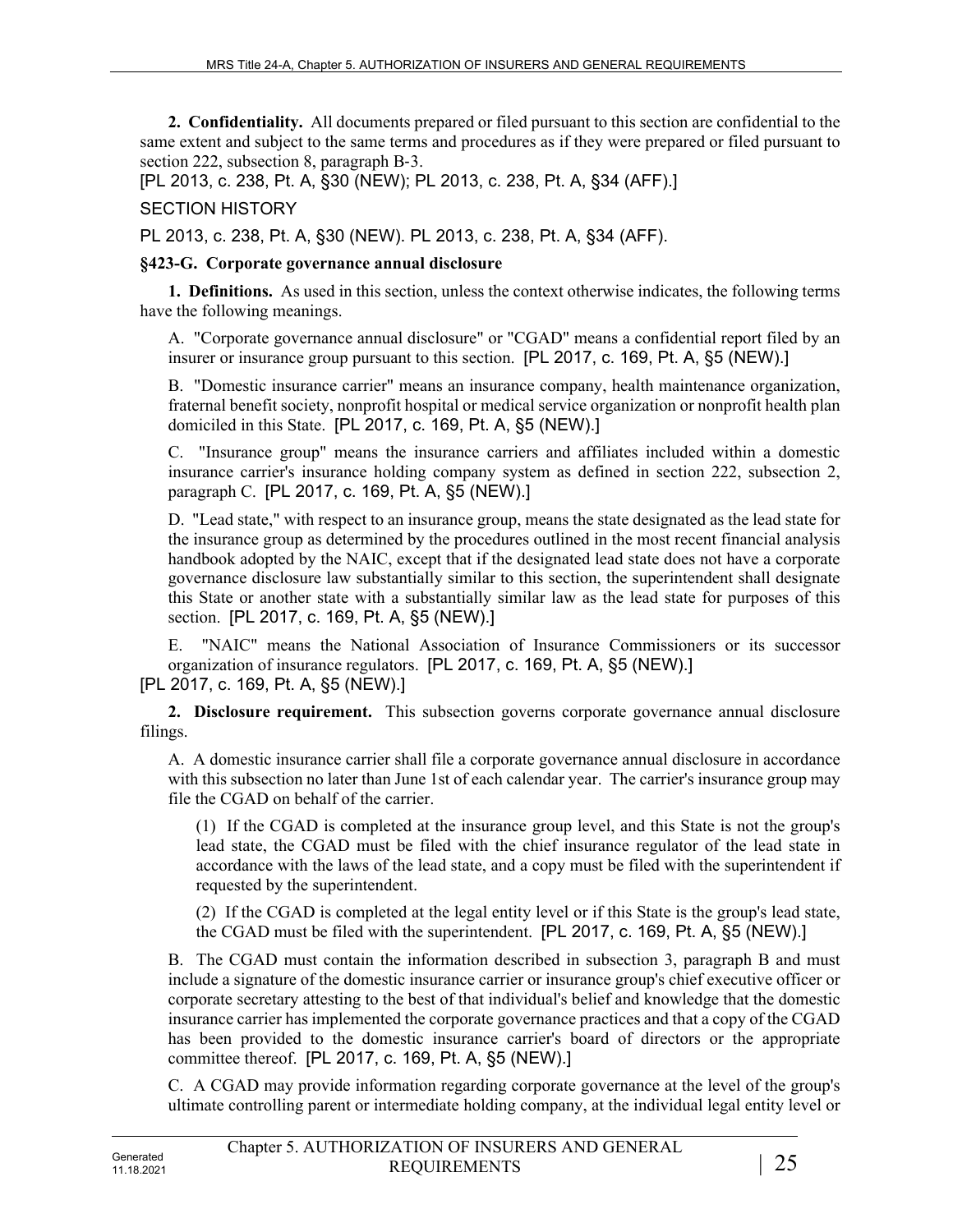at any combination of these levels depending upon how the domestic insurance carrier or insurance group has structured its system of corporate governance. The domestic insurance carrier or insurance group is encouraged to make the CGAD at the level:

(1) At which the domestic insurance carrier's or insurance group's risk appetite is determined;

(2) At which the earnings, capital, liquidity, operations and reputation of the domestic insurance carrier are overseen collectively and at which the supervision of those factors is coordinated and exercised; or

(3) At which legal liability for failure of general corporate governance duties is placed.

If the domestic insurance carrier or insurance group determines the level of reporting based on the 3 criteria under this paragraph, it shall indicate which of the criteria were used to determine the level or levels of reporting and explain any subsequent changes in the level of reporting. [PL 2017, c. 169, Pt. A, §5 (NEW).]

D. If the CGAD is completed at the insurance group level, the lead state shall conduct the review of the CGAD and any additional requests for information must be made through the lead state. [PL 2017, c. 169, Pt. A, §5 (NEW).]

E. Domestic insurance carriers providing information substantially similar to the information required by this section in other documents provided to the superintendent, including proxy statements filed in conjunction with Form B requirements or other state or federal filings provided to the bureau, may not be required to duplicate that information in the CGAD, but may only be required to cross-reference the document in which the information is included. [PL 2017, c. 169, Pt. A, §5 (NEW).]

[PL 2017, c. 169, Pt. A, §5 (NEW).]

**3. Contents of corporate governance annual disclosure.** This subsection governs the contents of corporate governance annual disclosure filings.

A. The domestic insurance carrier or insurance group shall ensure that the CGAD contains the material information necessary to permit the superintendent to gain an understanding of the domestic insurance carrier's or insurance group's corporate governance structure, policies and practices. The superintendent may require additional information that is determined to be material and necessary to provide a clear understanding of the corporate governance policies, including the reporting or information system or controls implementing those policies. [PL 2017, c. 169, Pt. A, §5 (NEW).]

B. The CGAD must be prepared consistent with rules adopted pursuant to subsection 6. Documentation and supporting information must be maintained and made available upon examination or upon request of the superintendent. [PL 2017, c. 169, Pt. A, §5 (NEW).]

C. The domestic insurance carrier or insurance group has discretion over its responses to the CGAD inquiries, as long as those responses meet the requirements of this section. [PL 2017, c. 169, Pt. A, §5 (NEW).]

[PL 2017, c. 169, Pt. A, §5 (NEW).]

**4. Confidentiality.** This subsection governs confidentiality in corporate governance annual disclosure filings.

A. Documents, materials or other information in the possession or control of the bureau that are obtained by, created by or disclosed to the superintendent or any other person under this section, including the CGAD, are confidential and privileged, are not public records within the meaning of the Freedom of Access Act, are not subject to subpoena, are not subject to discovery or admissible in evidence in any private civil action and may not be made public without the prior written consent of the domestic insurance carrier. Neither the superintendent nor any person who received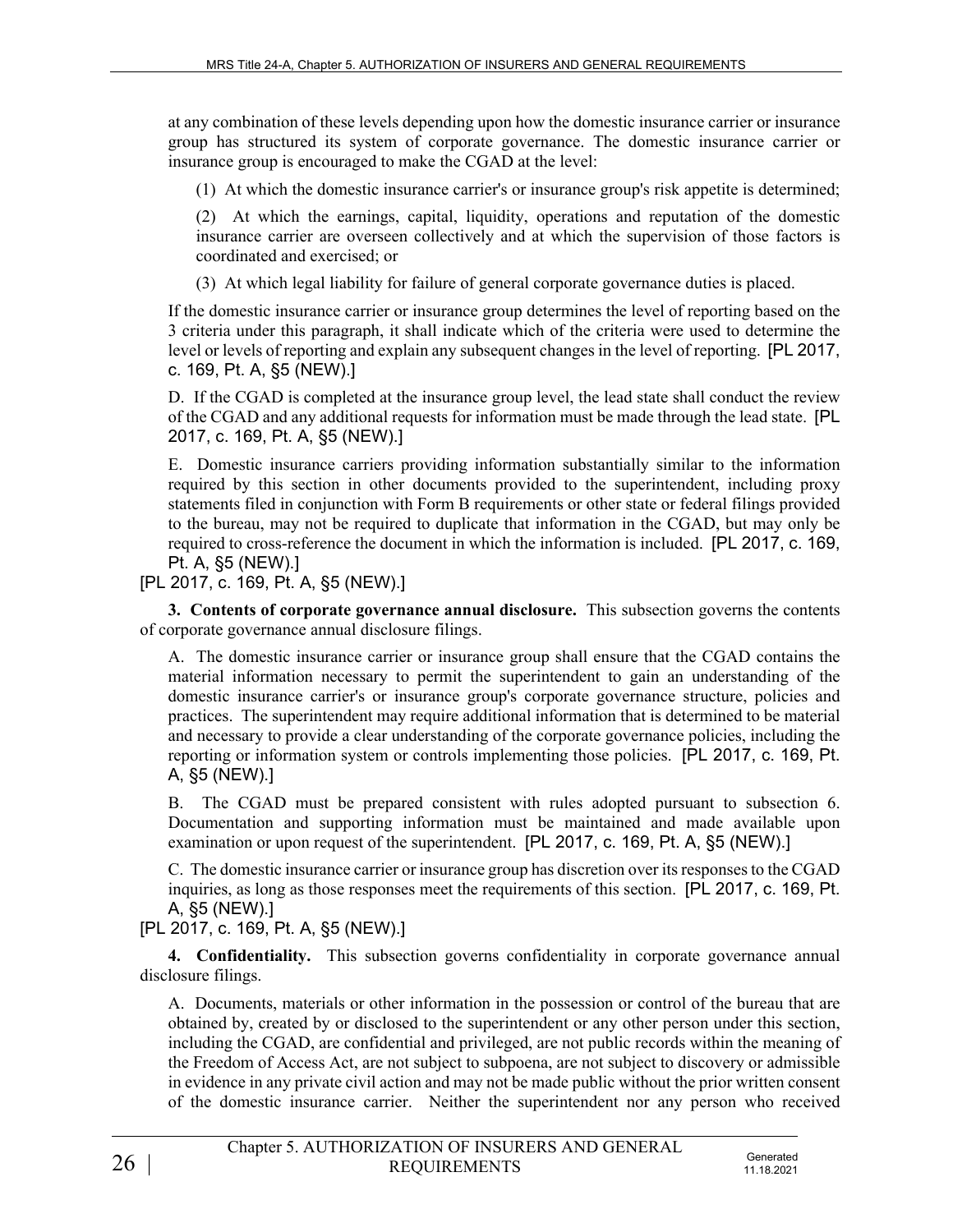information from or under the authority of the superintendent under this section may be permitted or required to testify in any private civil action concerning information that is confidential under this subsection. [PL 2017, c. 169, Pt. A, §5 (NEW).]

B. This subsection does not prohibit the superintendent from using information that is confidential under this subsection in the furtherance of any regulatory or legal action brought as a part of the superintendent's official duties. [PL 2017, c. 169, Pt. A, §5 (NEW).]

C. The superintendent may share information that is confidential under this subsection only in accordance with the requirements of section 216, subsection 5. [PL 2017, c. 169, Pt. A, §5 (NEW).]

D. The privilege provided by this subsection does not supersede any other applicable privilege or confidentiality protection, nor does disclosure of confidential information to the superintendent pursuant to this section constitute a waiver of any such privilege or protection. [PL 2017, c. 169, Pt. A, §5 (NEW).]

[PL 2017, c. 169, Pt. A, §5 (NEW).]

**5. NAIC and independent consultants.** This subsection governs independent consultants retained to review corporate governance annual disclosure and compliance with this section.

A. The superintendent may retain, at the domestic insurance carrier's expense, independent consultants as provided in section 208, including attorneys, actuaries, accountants and other experts as may be reasonably necessary to assist the superintendent in reviewing the CGAD and related information or the domestic insurance carrier's compliance with this section. [PL 2017, c. 169, Pt. A, §5 (NEW).]

B. Any persons retained under paragraph A must be under the direction and control of the superintendent, are subject to the same confidentiality standards and requirements as the superintendent and must act in a purely advisory capacity. [PL 2017, c. 169, Pt. A, §5 (NEW).]

C. The superintendent may not retain an independent consultant that has not verified to the superintendent, with notice to the domestic insurance carrier, that it is free of a conflict of interest and that it has internal procedures in place to monitor ongoing freedom from conflicts and to comply with the confidentiality standards and requirements of this section. [PL 2017, c. 169, Pt. A, §5 (NEW).]

D. The superintendent may share confidential information provided or obtained under this section with the NAIC only in accordance with a written agreement that contains the provisions specified in section 216, subsection 5, paragraph C and the following additional provisions:

(1) Procedures and protocols for sharing by the NAIC only with other state regulators from states in which the insurance group has domiciled insurance carriers. The agreement must provide that the recipient agrees to maintain the confidentiality and privileged status of the CGAD-related documents, materials or other information and must document the NAIC's legal authority to maintain confidentiality;

(2) A provision that prohibits the NAIC from storing the information shared pursuant to this section in a permanent database after the underlying analysis is completed;

(3) A provision requiring the NAIC to provide prompt notice to the superintendent, in addition to the notice to the domestic insurance carrier or insurance group required by section 216, regarding any subpoena, request for disclosure or request for production of the domestic insurance carrier's or insurance group's CGAD-related information; and

(4) A provision expressly requiring the written consent of the domestic insurance carrier before any information shared pursuant to this section may be made public. [PL 2017, c. 169, Pt. A, §5 (NEW).]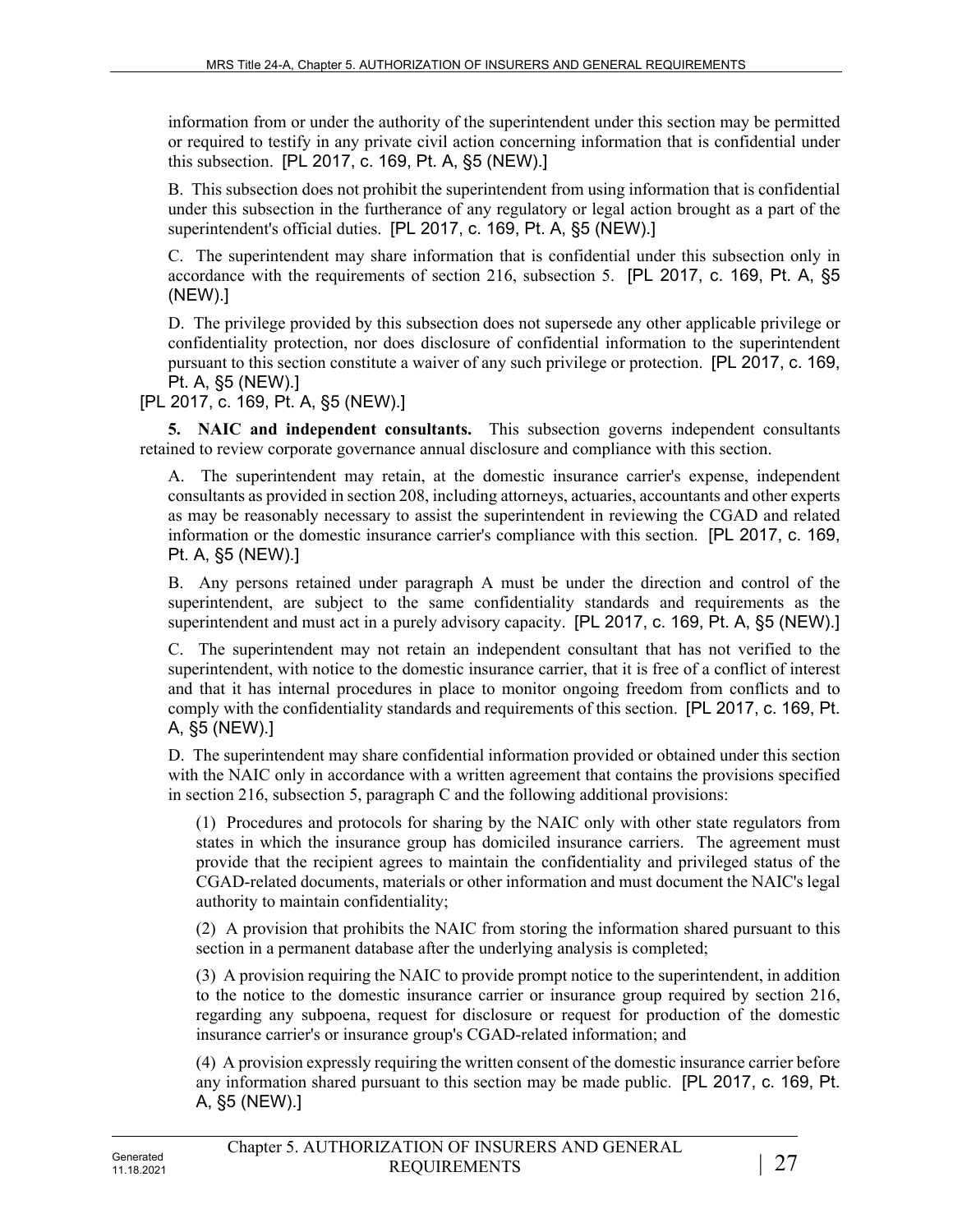E. The superintendent may share confidential information provided or obtained under this section with an independent consultant only in accordance with a written agreement that makes compliance with the confidentiality requirements of this section one of the consultant's duties as a state contractor and includes all protections that the NAIC is required to provide in an agreement entered into under paragraph D. [PL 2017, c. 169, Pt. A, §5 (NEW).]

[PL 2017, c. 169, Pt. A, §5 (NEW).]

**6. Rules.** The superintendent may adopt reasonable rules as necessary to implement this section. Rules adopted pursuant to this subsection are routine technical rules as defined in Title 5, chapter 375, subchapter 2-A.

### [PL 2017, c. 169, Pt. A, §5 (NEW).]

**7. Severability.** If any provision of this section other than subsection 4, or the application thereof to any person or circumstance, is determined to be invalid, that determination does not affect the provisions or applications of this section that can be given effect without the invalid provision or application, and to that end the provisions of this section with the exception of subsection 4 are severable.

[PL 2017, c. 169, Pt. A, §5 (NEW).]

**8. Relationship to other laws.** This section may not be construed to prescribe or impose corporate governance standards and internal procedures beyond those required of business corporations under Title 13‑C. This section may not be construed to limit the superintendent's examination authority under sections 221 and 222 or the rights or obligations of 3rd parties in connection with examinations conducted under those sections.

[PL 2017, c. 169, Pt. A, §5 (NEW).]

SECTION HISTORY

PL 2017, c. 169, Pt. A, §5 (NEW).

### **§424. -- penalty for late or false statement**

**1.** An insurer failing, without just cause beyond the reasonable control of the insurer, to file its annual statement as required in section 423 shall forfeit to the State \$25 for each day of delinquency, to be collected if necessary, by civil action against the insurer in the District Court, Southern Kennebec Division.

## [PL 1969, c. 132, §1 (NEW).]

**2.** Any director, officer, agent or employee of any insurer who subscribes to, makes or concurs in making or publishing, any annual or other statement required by law, knowing the same to contain any material statement that is false, commits a Class D crime.

[PL 1991, c. 797, §9 (AMD).]

## SECTION HISTORY

PL 1969, c. 132, §1 (NEW). PL 1991, c. 797, §9 (AMD).

## **§425. Transactions with parent corporation, subsidiaries, and affiliates**

**1.** No insurer shall engage directly or indirectly in any transaction or agreement with its parent corporation, or with any subsidiary or affiliated person which shall result or tend to result in:

A. Substitution through any method of any asset of the insurer with an asset or assets of inferior quality or lower fair market value; or [PL 1969, c. 132, §1 (NEW).]

B. Deception as to the true operating results of the insurer; or [PL 1969, c. 132, §1 (NEW).]

C. Deception as to the true financial condition of the insurer; or [PL 1969, c. 132, §1 (NEW).]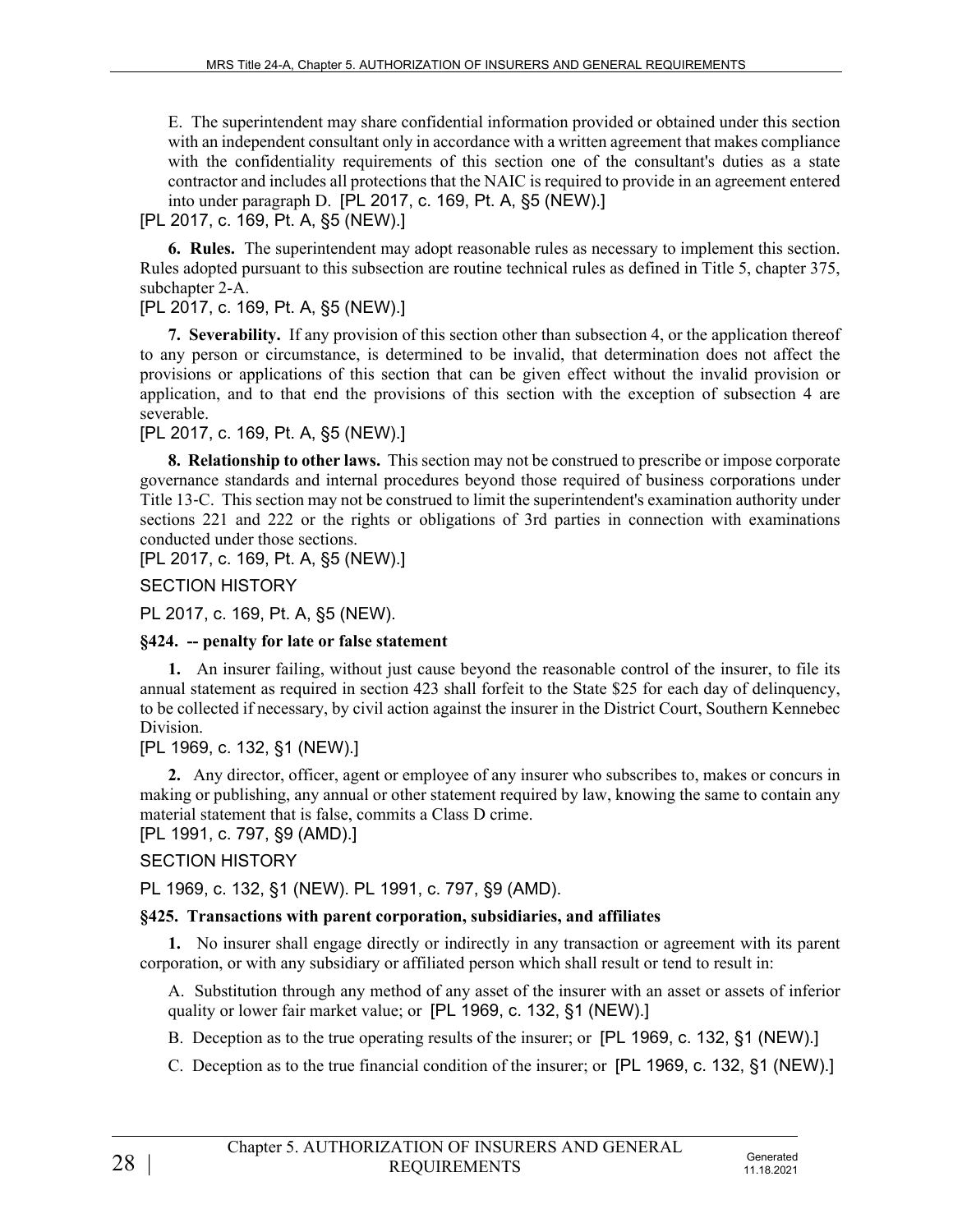D. Allocation to the insurer of a proportion of the expense of combined facilities or operations which is unfair and unfavorable to the insurer; or [PL 1969, c. 132, §1 (NEW).]

E. Unfair, unnecessary or excessive charges against the insurer for services, or facilities, or supplies or reinsurance; or [PL 1969, c. 132, §1 (NEW).]

F. Unfair and inadequate charges by the insurer for reinsurance, services, facilities or supplies furnished by the insurer to others; or [PL 1969, c. 132, §1 (NEW).]

G. Payment by the insurer for services, facilities, supplies or reinsurance not reasonably needed by the insurer. [PL 1969, c. 132, §1 (NEW).]

### [PL 1969, c. 132, §1 (NEW).]

**2.** In all transactions between the insurer and its parent corporation, or involving the insurer and any subsidiary or affiliated person, full recognition shall be given to the paramount duty and obligation of the insurer to protect the interests of policyholders, both existing and future. [PL 1969, c. 132, §1 (NEW).]

**3.** For the purposes of this section a "subsidiary" is a person of which either the insurer or the parent corporation, or both, holds practical control, and an "affiliated person" is a person controlled by any combination of the insurer, the parent corporation, a subsidiary, or the principal stockholders or officers or directors of any of the foregoing.

[PL 1969, c. 132, §1 (NEW).]

SECTION HISTORY

PL 1969, c. 132, §1 (NEW).

#### **§425-A. Contract to participate in finance program**

An authorized insurer may enter into a contract or arrangement with a financial institution for the purpose of participating in a finance program with the financial institution. In this case, the financial institution need not be licensed as a producer, as long as the purpose of the arrangement is to authorize an insurer to direct or refer insureds, prospective insureds or other customers to the financial institution for loans, or for the purpose of authorizing an insurer to facilitate arrangements for leases, loans or credit applications with the financial institution. This section does not exempt persons from otherwise complying with applicable state or federal laws relating to entering into such contracts. [PL 1997, c. 457, §16 (NEW).]

SECTION HISTORY

PL 1997, c. 457, §16 (NEW).

### **§426. Resident agent; countersignature law**

**(REPEALED)**

SECTION HISTORY

PL 1969, c. 132, §1 (NEW). PL 1989, c. 168, §2 (RP).

**§427. -- exceptions**

**(REPEALED)**

SECTION HISTORY

PL 1969, c. 132, §1 (NEW). PL 1969, c. 177, §11 (AMD). PL 1979, c. 162 (AMD). PL 1985, c. 524, §§1-4 (AMD). PL 1987, c. 481, §1 (AMD). PL 1989, c. 168, §3 (RP).

## **§428. Retaliatory provision**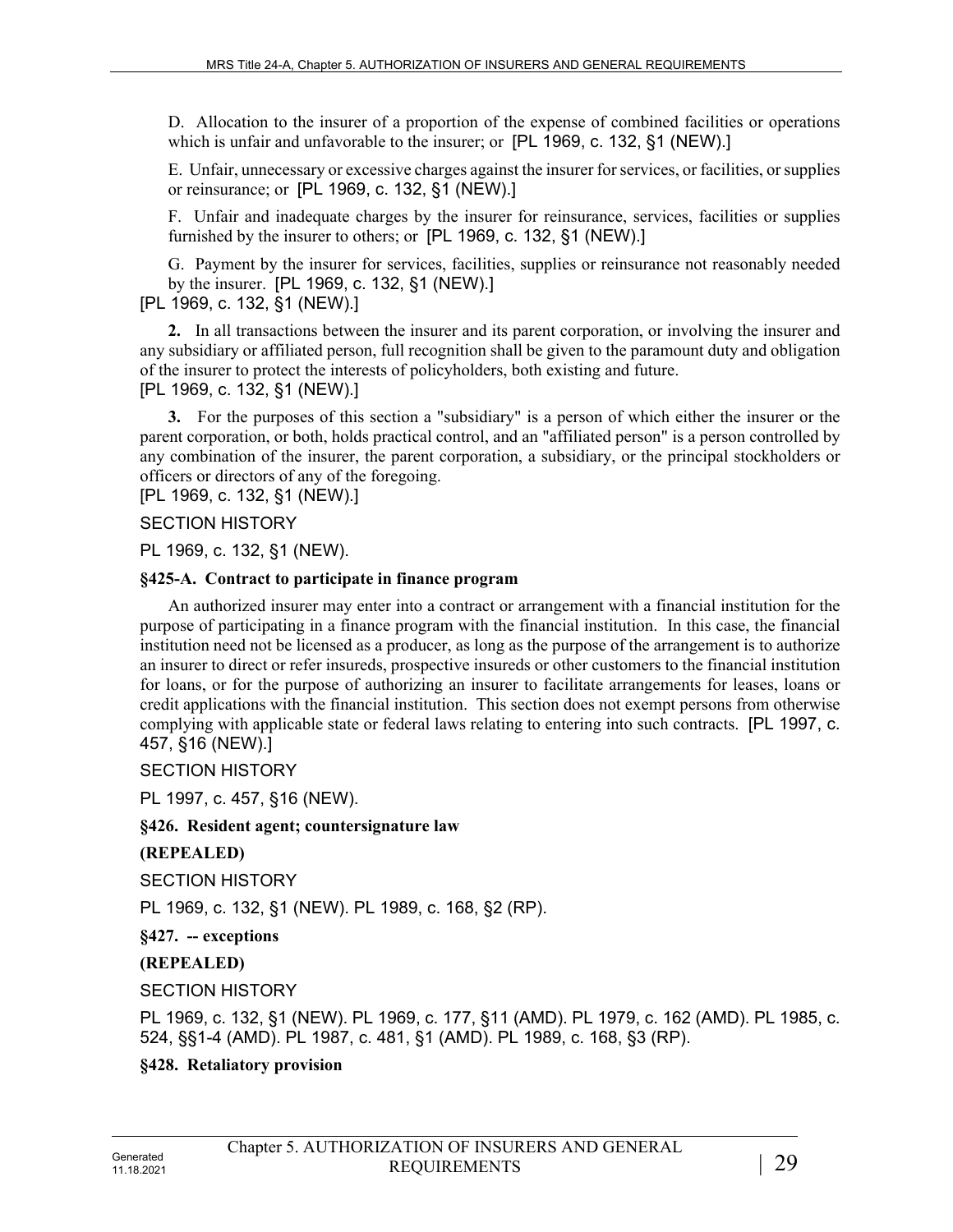**1.** When by or pursuant to the laws of any other state or foreign country or province any taxes, licenses and other fees, in the aggregate, and any fines, penalties, deposit requirements or other material requirements, obligations, prohibitions or restrictions are or would be imposed upon Maine insurers doing business or that might seek to do business in such state, country or province, or upon the agents or representatives of such insurers or upon brokers, which are in excess of such taxes, licenses and other fees, in the aggregate, or which are in excess of the fines, penalties, deposit requirements or obligations, prohibitions or restrictions directly imposed upon similar insurers, or upon the agents or representatives of such insurers, or upon brokers, of such other state, country or province under the statutes of this State, so long as such laws of such other state, country or province continue in force or are so applied, the same taxes, licenses and other fees, in the aggregate, or fines, penalties or deposit requirements or other material requirements, obligations, prohibitions or restrictions of whatever kind shall be imposed by the superintendent upon the insurer, or upon the agents or representatives of such insurers, or upon brokers, of such other state, country or province doing business or seeking to do business in Maine. Any tax, license or other fee or other obligation imposed by any city, county, or other political subdivision or agency of such other state, country or province on Maine insurers or their agents or representatives or upon Maine brokers shall be deemed to be imposed by such state, country or province within the meaning of this section.

### [PL 1973, c. 585, §12 (AMD).]

**1-A.** Notwithstanding subsection 1, this section does not apply to application fees, examination fees, issuance fees, appointment fees, renewal fees and any other licensing fees associated with agent licenses, broker licenses, consultant licenses, adjuster licenses, managing general agent registrations and reinsurance intermediary licenses.

[PL 1993, c. 637, §3 (NEW).]

**2.** This section shall not apply as to personal income taxes, or as to ad valorem taxes on real or personal property, or as to special purpose obligations or assessments imposed by another state in connection with particular kinds of insurance other than property insurance; except that deductions, from premium taxes or other taxes otherwise payable, allowed on account of real estate or personal property taxes paid shall be taken into consideration by the superintendent in determining the propriety and extent of retaliatory action under this section.

[PL 1973, c. 585, §12 (AMD).]

**3.** For the purposes of this section the domicile of an alien insurer, other than insurers formed under the laws of Canada or a province thereof, shall be that state designated by the insurer in writing filed with the superintendent at time of admission to this State or within 6 months after January 1, 1970, whichever date is the later, and may be any one of the following states:

A. That in which the insurer was first authorized to transact insurance; [PL 1969, c. 132, §1 (NEW).]

B. That in which is located the insurer's principal place of business in the United States; or [PL 1969, c. 132, §1 (NEW).]

C. That in which is held the largest deposit of trusteed assets of the insurer for the protection of its policyholders in the United States. [PL 1969, c. 132, §1 (NEW).]

If the insurer makes no such designation, its domicile shall be deemed to be that state in which is located its principal place of business in the United States.

[PL 1973, c. 625, §135 (AMD).]

**4.** The domicile of an insurer formed under the laws of Canada or a province thereof shall be that province of Canada in which its head office is located.

[PL 1969, c. 132, §1 (NEW).]

SECTION HISTORY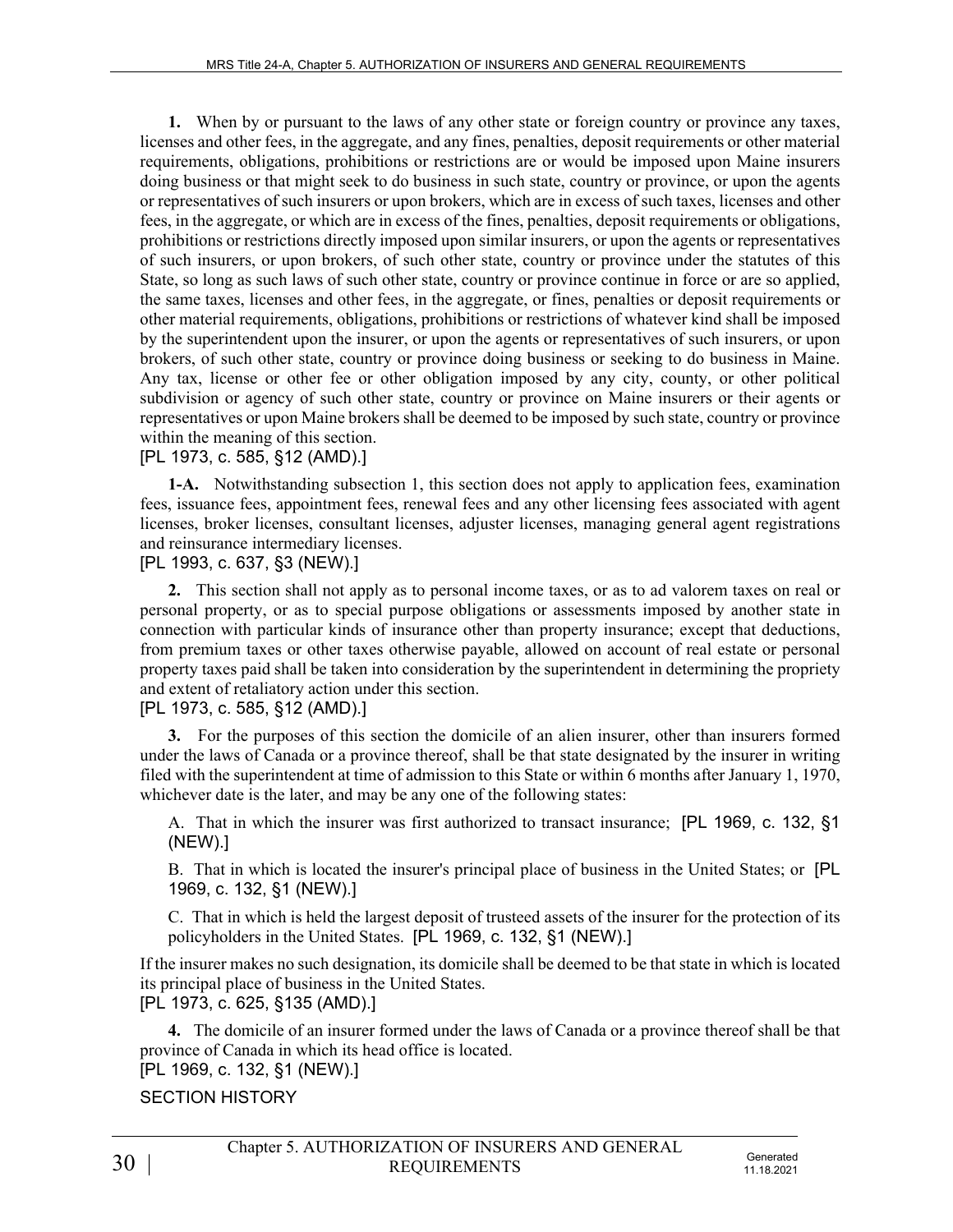PL 1969, c. 132, §1 (NEW). PL 1973, c. 585, §12 (AMD). PL 1973, c. 625, §135 (AMD). PL 1993, c. 637, §3 (AMD).

### **SUBCHAPTER 2**

#### **INSURANCE EMERGENCIES**

#### **§471. Proclamation by Governor**

Whenever it appears to the Governor that the welfare of the State or any section thereof, or the welfare and security of insurers under the supervision of the superintendent or their insureds or beneficiaries require, the Governor may proclaim that an insurance emergency exists and this subchapter shall thereupon become effective. [PL 1973, c. 585, §12 (AMD).]

#### SECTION HISTORY

PL 1969, c. 132, §1 (NEW). PL 1973, c. 585, §12 (AMD).

#### **§472. Rules and regulations**

During the period of any insurance emergency described in section 471, the superintendent has power to make, amend or rescind such rules and regulations governing the business of any insurers as the superintendent considers expedient in order to adopt and maintain sound methods of protecting the interests of insurer, insureds, beneficiaries or the public. [RR 2021, c. 1, Pt. B, §182 (COR).]

### SECTION HISTORY

PL 1969, c. 132, §1 (NEW). PL 1973, c. 585, §12 (AMD). RR 2021, c. 1, Pt. B, §182 (COR).

#### **§473. Insurers regulated; suspended**

During any insurance emergency period as described in sections 471 and 472, the superintendent is empowered to suspend for such time or times as the superintendent may determine the transaction of insurance functions of any authorized insurer, whether domestic or foreign, solvent or otherwise, and to limit its insurance business in volume or character to such particular amounts or classifications and for such time or times as the superintendent considers advisable. [RR 2021, c. 1, Pt. B, §183 (COR).]

### SECTION HISTORY

PL 1969, c. 132, §1 (NEW). PL 1973, c. 585, §12 (AMD). RR 2021, c. 1, Pt. B, §183 (COR).

### **§474. Payments deferred**

During any insurance emergency period as described in sections 471 and 472, the superintendent has authority to postpone or defer, by rules or orders made and issued by the superintendent, for such time or times as the superintendent determines, the payment of any amount payable under the terms of any policy of insurance, annuity or pure endowment contract, and the payment of judgments, notes, drafts, checks, bills of exchange or other forms of payment of claims due from insurers to any person, firm or corporation, whether such claim is liquidated or unliquidated, due or to become due at a day certain, and defer the payment of premiums on policies affected by such postponements or suspensions and may direct payment in full or in part whenever in the superintendent's discretion such payment may be safely consummated. [RR 2021, c. 1, Pt. B, §184 (COR).]

SECTION HISTORY

PL 1969, c. 132, §1 (NEW). PL 1973, c. 585, §12 (AMD). RR 2021, c. 1, Pt. B, §184 (COR).

## **§475. "Insurer" defined**